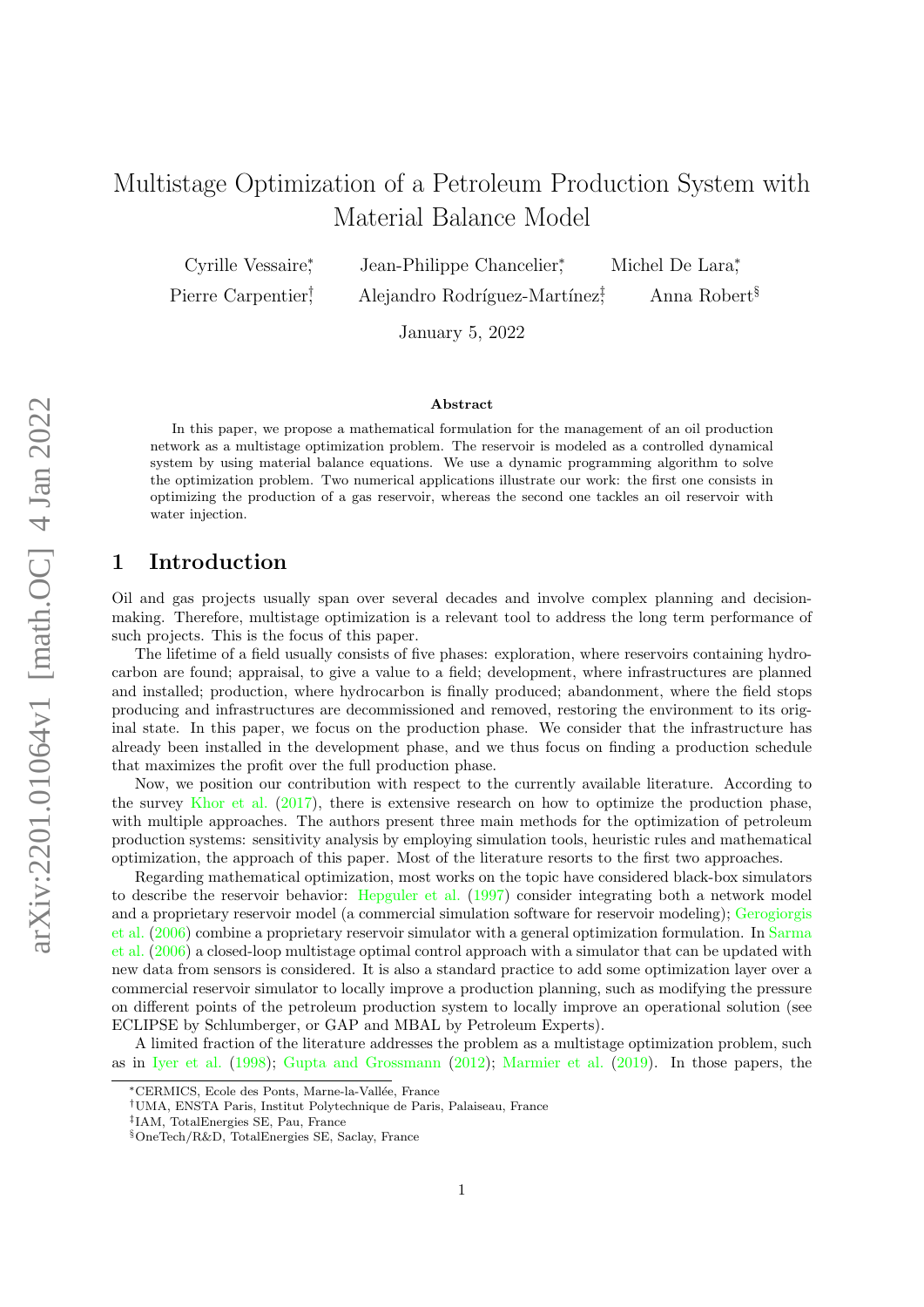formulation relies on dynamical models based on decline curves. In short, decline curves are functions that takes as input the cumulative production and returns the maximal well rate. In the context of mathematical optimization, decline curves were first considered to be linear, such as in [Bohannon](#page-23-0) [\(1970\)](#page-23-0), before being considered to be piecewise linear in [Frair and Devine](#page-24-7) [\(1975\)](#page-24-7) or polynomial in [Marmier et al.](#page-24-6) [\(2019\)](#page-24-6) when algorithms could treat those refinements. The decline curves are generally constructed by using a foresight of the optimal solution that is looked after, as they are usually generated by assuming a production schedule. In [Satter and Iqbal](#page-24-8) [\(2016\)](#page-24-8), the authors write that, usually, decline curves analysis is performed under on key assumption: the wells produce at "constant bottom-hole pressure". They also state that "in reality, such a condition may not be observed". Note that decline curves can, in some cases, provide an accurate representation of the reservoir if the wells that constitute the oil field are independent of each other, and when we are only considering first recovery of oil and gas (i.e. when we are only producing fluids in the reservoir and without any injection of gas and water in the reservoir).

In this paper, we represent the reservoir as a controlled dynamical system based on mass balance equations instead of using black-box simulators or decline curves. Such mass balance equations belong nowadays to the folklore of petroleum engineering and have been described many times in the reservoir modeling literature, such as in the classic [Dake](#page-23-1) [\(1983\)](#page-23-1). We formulate the problem as multistage optimization, and we use the dynamic programming algorithm to solve it. To the best of our knowledge, this approach is new in the oil and gas literature. This formulation is well adapted to first and secondary recovery of oil and gas cases. Moreover, multistage optimization and dynamic programming are well adapted to tackle more complex formulations with uncertain parameters and partial observations.

# 2 Formulation of the management of a petroleum production system as a multistage optimization problem

We consider a production system composed of a reservoir and production assets (pipes, wells, chokes). We represent the topology of the production assets as a graph  $\mathcal{G} = (\mathbb{V}, \mathbb{E})$ , where  $\mathbb{V}$  is the set of vertices and  $\mathbb{E} \subset \mathbb{V}^2$  is the set of edges. Controls are variables indexed by either vertices or edges. We place the different production assets on the graph, with the pipes as the edges of the graph, and the rest of the assets such as the well-heads positioned on the vertices of the graph. This is illustrated in Figure [1.](#page-1-0) The wells' perforations are represented as vertices  $(w<sub>i</sub>$  in Figure [1\)](#page-1-0) where the fluids produced enter the graph. On the other vertices, we have assets such as the well-head chokes  $(wh_i$  in Figure [1\)](#page-1-0), or joints between different pipes (noted  $i_1$ ). We can also have valves to open or close pipes. Finally, we have an export point (on the vertex  $e$ ).



<span id="page-1-0"></span>Figure 1: Representing a production network as a graph

All the relevant operational constraints and features - such as pressure loss on the pipes, mass balance of the fluids at each vertex, allowed pressures and flow rate ranges in the different assets or unavailability due to maintenance - are modeled as constraints using variables defined on the edges and vertices of the graph. Indeed, the graph allows us to define the different controls we can apply on the system, such as opening or closing valves or changing the well-head pressures. Detailed formulations on the production network can be seen in optimization works using decline curves, such as [Gupta and Grossmann](#page-24-5) [\(2012\)](#page-24-5). We will not explicit it in the general case as this is not our main focus, and we only present numerical applications without taking into account the production network.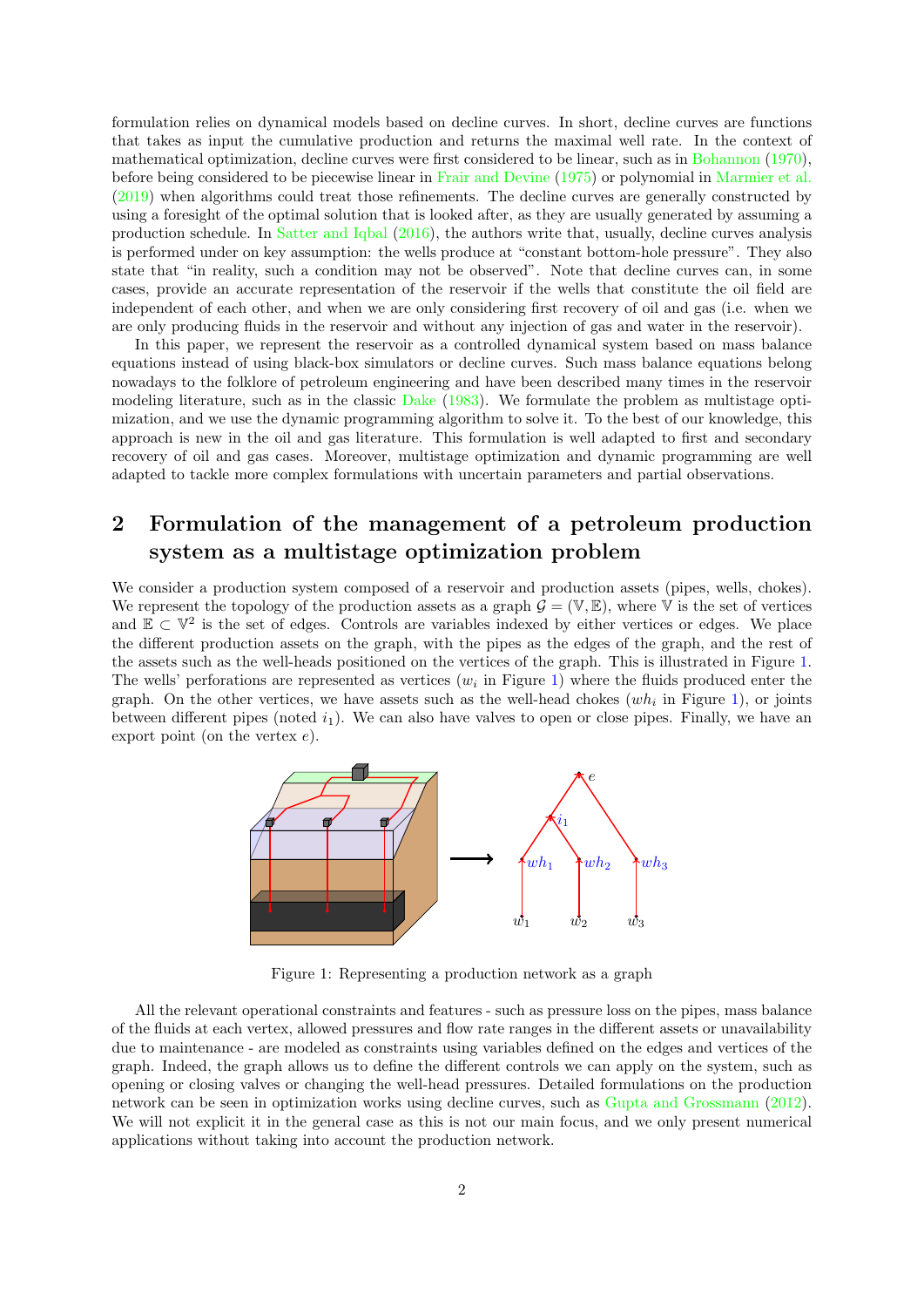As we aim to optimize the system over the whole production phase (i.e. over multiple years), we consider multiple time steps belonging to a finite set  $\mathbb{T} = \{0, 1, 2, \ldots, T\}$  where the parameter T is a positive integer. Those time steps are usually monthly<sup>[1](#page-2-0)</sup>, but under certain conditions other time steps may be considered.

We propose (and are going to detail) a general formulation of the petroleum production system optimization problem as follows

$$
\mathcal{J}^*(x_0) = \max_{x,u} \sum_{t=0}^{T-1} \rho^t \mathcal{L}_t(x_t, u_t) + \rho^T \mathcal{K}(x_T)
$$
\n(1a)

$$
s.t. \ x_0 \ given \t{,}
$$

<span id="page-2-3"></span><span id="page-2-2"></span>
$$
x_{t+1} = f(x_t, u_t) , \forall t \in \mathbb{T} \setminus \{T\} , \qquad (1c)
$$

<span id="page-2-4"></span><span id="page-2-1"></span>
$$
u_t \in \mathcal{U}_t^{ad}(x_t) , \quad \forall t \in \mathbb{T} \setminus \{T\} . \tag{1d}
$$

The variables in Problem [\(1\)](#page-2-1) are: *i*) the state of the reservoir  $x_t \in \mathbb{X} \subset \mathbb{R}^n$  (with X the state space); *ii*) the controls  $u_t \in \mathbb{U} \subset \mathbb{R}^p$  (with  $\mathbb{U}$  the control space), which are the decisions that can be taken at time step t (for example, the pressure  $P_{v,t}$  at the different vertices  $v \in V$  of the graph, and the Boolean  $o_{e,t}$ stating if a pipe  $e \in \mathbb{E}$  of the graph is opened or closed). The reservoir is defined as a controlled dynamical system, with state  $x_t$ , control  $u_t$  and an evolution function of the controlled dynamical system f, whose construction is the focus of Section [3.](#page-3-0) At every time step t, when the decision maker takes decision  $u_t$ , an instantaneous gain denoted by  $\mathcal{L}_t(x_t, u_t)$  occurs. In the last stage, the final state  $x_T$  (the quantity of fluids remaining in the reservoir) is valued as  $\mathcal{K}(x_T)$ . We denote by  $\rho$  the discount factor. We finally obtain the objective function seen to the right of the max in Equation [\(1a\)](#page-2-2) by adding all terms. The known initial state of the reservoir is defined in Equation [\(1b\)](#page-2-3). The controlled dynamics of the reservoir is given in Equation [\(1c\)](#page-2-4). Equation [\(1d\)](#page-2-1) states that, at each time step  $t$ , the allowed controls belong to an admissibility set that depends on  $x_t$ . The dependence is noted by  $\mathcal{U}_t^{ad}(x_t)$ , which is for each time step t a set-valued mapping which takes a given state  $x_t$  of the reservoir and returns the set of allowed controls. Admissibility notably depends on the reservoir pressure, which constrains the different pressures in the petroleum production system. The admissibility set also depends on the production network itself: some pipes can be controlled, while others cannot; facilities planned or unplanned downtimes, etc. Here, we focus on the admissibility set specific to the numerical applications. For more extensive formulations of the admissibility set of the production depending on the reservoir pressure, the reader may refer to [Iyer](#page-24-4) [et al.](#page-24-4) [\(1998\)](#page-24-4).

The petroleum production system optimization problem, as formulated in [\(1\)](#page-2-1), is a classical deterministic optimal control problem. It is known that this problem can be solved by dynamic programming and that the optimal control at time  $t$  is a function of the current state at time  $t$ .

In order to solve Problem [\(1\)](#page-2-1), we use a family of value functions  $\mathcal{J}_t : \mathbb{X} \to \mathbb{R}$ , where X is the state space. We call policy  $\mu = {\mu_0, \ldots, \mu_{T-1}}$  a set of mappings  $\mu_t$  from states  $x_t$  into admissible controls  $u_t$ . We have the following proposition (see [Bertsekas,](#page-23-2) [2016,](#page-23-2) chap 1).

**Proposition 1.** For every initial state  $x_0 \in \mathbb{X}$ , the optimal cost  $\mathcal{J}^*(x_0)$  of Problem [\(1\)](#page-2-1) is equal to  $\mathcal{J}_0(x_0)$ , given by the last step of the following algorithm, which proceeds backward in time from final time step T to initial time step 0:

$$
\mathcal{J}_T(x_T) = \rho^T \mathcal{K}(x_T) \ , \ \ \forall x_T \in \mathbb{X} \ , \tag{2a}
$$

<span id="page-2-5"></span>
$$
\mathcal{J}_t(x_t) = \max_{u_t \in \mathcal{U}_t^{ad}(x_t)} \left( \rho^t \mathcal{L}_t(x_t, u_t) + \mathcal{J}_{t+1} \left( f(x_t, u_t) \right) \right), \ \forall x_t \in \mathbb{X}, \forall t \in \mathbb{T} \setminus \{T\} .
$$
\n(2b)

Furthermore, if  $u_t^* = \mu_t^*(x_t)$  maximizes the right-hand side of [\(2b\)](#page-2-5) for each  $x_t$  and t, then the policy  $\mu^* = \{\mu_0^*, \ldots, \mu_{T-1}^*\}$  is optimal.

To solve Problem  $(1)$ , we compute  $\mathcal{J}_0$ . To do so, we use a dynamic programming algorithm (see Algorithm [1\)](#page-3-1). For that purpose, we discretize the controls, that now belong to a finite set denoted

<span id="page-2-0"></span><sup>&</sup>lt;sup>1</sup>Numerical applications will be done with monthly time steps and a horizon of 15 or 20 years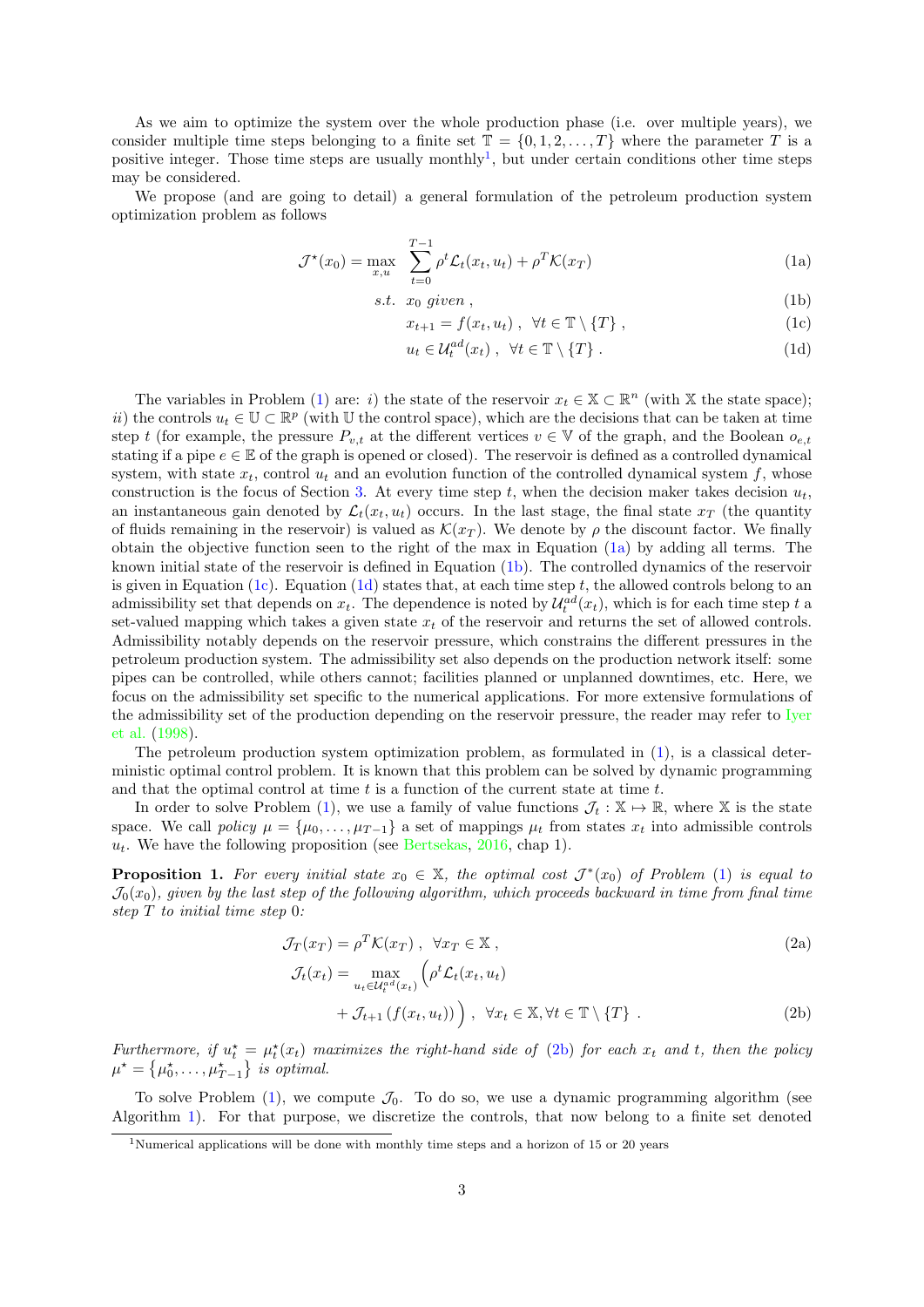by  $\mathbb{U}_d$ , and the states that belong to a finite set  $\mathbb{X}_d$ . Numerically, we also use a multi-linear interpolation for the value functions between the states.

Algorithm 1: Dynamic programming algorithm used to solve Problem [\(1\)](#page-2-1)

```
for x \in \mathbb{X}_d do
\mathcal{J}_T(x) = \rho^T \mathcal{K}(x);for t = T - 1, \ldots, 1 do
for x \in \mathbb{X}_d do
     best_value = -\infty;
     best\_controls = 0;for u \in \mathbb{U}_d do
           current_value = \mathcal{J}_{t+1}(f(x, u)) + \rho^t \mathcal{L}_t(x, u);if current value \geq best value then
               best_value = current_value;best\_controls = u;\mathcal{J}_t(x) = \text{best_value};\mu_t(x) = \text{best\_controls};\mathbf{return}\ \big(\mathcal{J}_t,\mu_t\big)_{t\in\mathbb{T}}
```
# <span id="page-3-1"></span><span id="page-3-0"></span>3 Formulation of the reservoir extraction as a controlled dynamical system

In this section, we show how to represent the time evolution of the reservoir as a dynamical system, that is defined with a state x and an evolution function  $f$  such that, for each time step  $t$ , we have  $x_{t+1} = f(x_t, u_t)$ . It is shown in [A](#page-14-0)ppendix A that a possible state, which is the one we henceforth consider, for modeling the reservoir when using the Black-oil model and conservation laws for a tanklike reservoir, is the 5-dimensional vector  $x_t = (V_t^0, V_t^0, V_t^w, V_t^p, P_t^R)$ . Its components are defined in Table [1,](#page-3-2) where Sm<sup>3</sup> stands for standard cubic meter (the volume taken by a fluid at standard pressure and temperature condition: 1.01325 Bara and 15◦C), and Bara stands for absolute pressure in Bar.

| Symbol              | Definition                                                        |
|---------------------|-------------------------------------------------------------------|
| $V_t^{\rm o}$       | Amount of oil in the reservoir $(Sm3)$ at time t                  |
| $V_t^{\rm G}$       | Amount of free gas in the reservoir $(\mathrm{Sm}^3)$ at time $t$ |
| $V_t^{\rm W}$       | Amount of water in the reservoir $(Sm3)$ at time t                |
| $V_t^{\rm P}$       | Total pore volume of the reservoir $(m^3)$ at time t              |
| $P_{\rm t}^{\rm R}$ | Reservoir pressure (Bara) at time $t$                             |

<span id="page-3-2"></span>Table 1: Definition of the components of the state

More precisely, to obtain the evolution function  $f$  of the content of the reservoir between time  $t$  and  $t+1$ , we need to obtain the amounts of fluids (oil, gas, water) produced during the period  $[t, t+1]$ . We denote them by  $(F_t^{\circ}, F_t^{\circ}, F_t^{\rm w})$  and they are described in Table [2.](#page-4-0) We obtain the production values with a mapping  $\Phi: \mathbb{X} \times \mathbb{U} \to \mathbb{R}^3$  such that  $(F_t^0, F_t^0, F_t^w) = \Phi(x, u)$ . The production mapping  $\Phi$  depends on the form and specifications of the production network. We present two examples of such Φ in the numerical applications of Section [4,](#page-4-1) with details in Appendix [A.](#page-14-0)

We make the following assumptions on the reservoir (as formulated in [Dake](#page-23-1) [\(1983\)](#page-23-1)): first, the fluids contained in the reservoir follow a black-oil model; second, we consider that we have a tank-like reservoir. Thanks to those two standards assumptions, we can formulate the reservoir and the production system as a controlled dynamical system.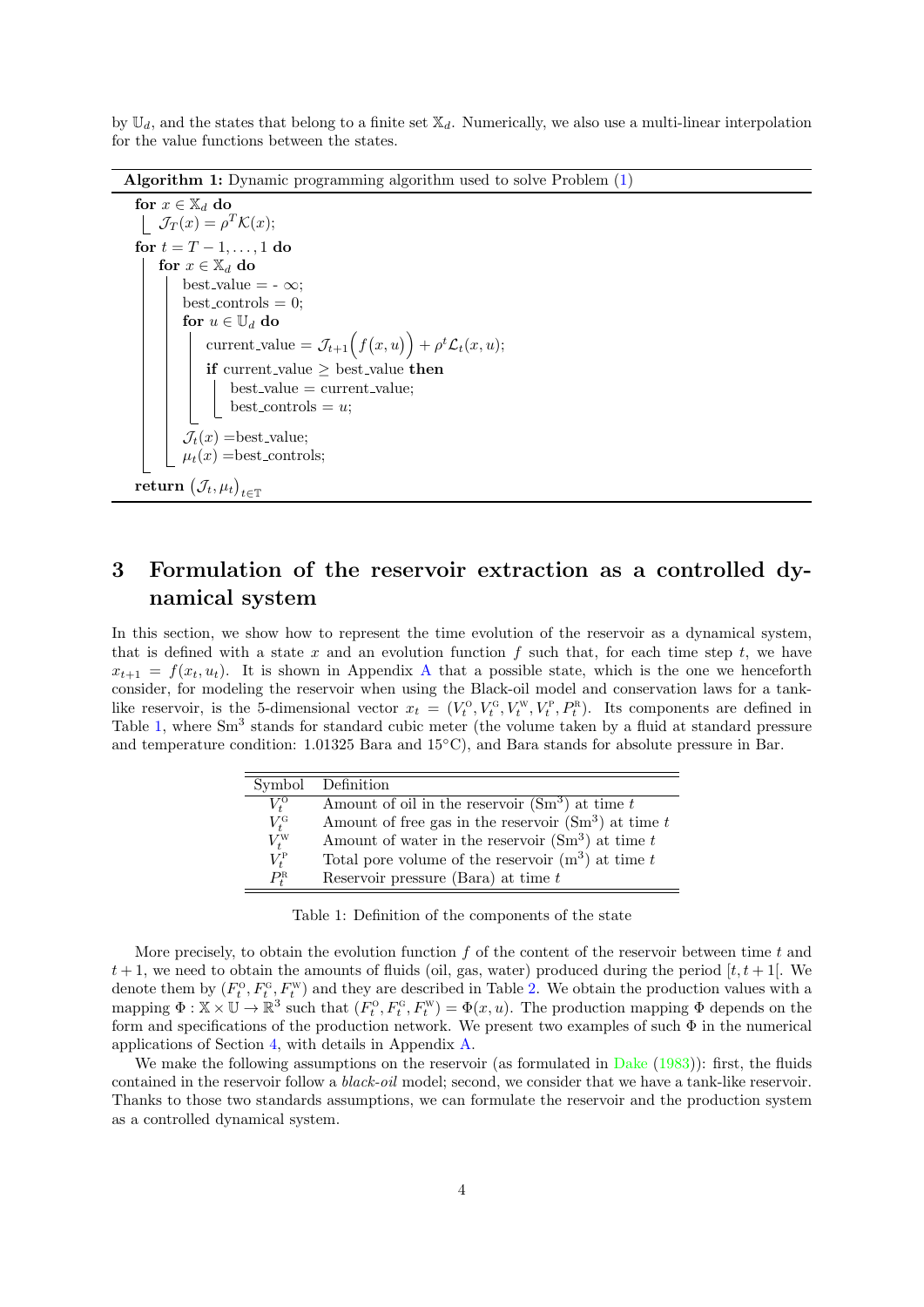|                     | Symbol Definition                                   |
|---------------------|-----------------------------------------------------|
| $F_t^{\rm o}$       | Volume of oil produced $(Sm^3)$ during $[t, t+1]$   |
| $F^{\rm G}_t$       | Volume of gas produced $(Sm^3)$ during $[t, t+1]$   |
| $F_{\star}^{\rm W}$ | Volume of water produced $(Sm^3)$ during $[t, t+1]$ |

<span id="page-4-0"></span>Table 2: Definition of the productions

**Proposition 2.** There exists a function  $\Xi : \mathbb{X} \times \mathbb{U} \to \mathbb{R}$  such that the following function  $f : \mathbb{X} \times \mathbb{U} \to \mathbb{R}^5$ 

<span id="page-4-3"></span>
$$
f: (x, u) \mapsto \begin{pmatrix} x^{(1)} - \Phi^{(1)}(x, u) \\ x^{(2)} - \Phi^{(2)}(x, u) + \left[ x^{(1)} R_s(x^{(5)}) \\ - (x^{(1)} - \Phi^{(1)}(x, u)) R_s(\Xi(x, u)) \right] \\ x^{(3)} - \Phi^{(3)}(x, u) \\ x^{(4)} \left( 1 + c_f(\Xi(x, u) - x^{(5)}) \right) \\ \Xi(x, u) \end{pmatrix}
$$
(3)

is the dynamics of the reservoir in [\(1c\)](#page-2-4) (with  $x = (x^{(1)},...,x^{(5)})$ ,  $R_s$  a given function of the reservoir pressure called the solution gas function, and  $c_f$  a given parameter called the pore compressibility of the reservoir).

Proof. See Appendix [A.](#page-14-0)

 $\Box$ 

### <span id="page-4-1"></span>4 Two numerical applications

We now present two numerical applications to illustrate how the material balance formulation can be used. The numerical applications are done on simple reservoirs. In  $\S4.1$ , the first application is a gas reservoir that can be modeled with two tanks and with a connection of assumed transmissivity linking them together. It illustrates how the formulation can be applied to complex cases with multiple tanks. In §[4.2,](#page-12-0) the second application we consider is an oil reservoir where pressure is kept constant through water injection. This shows how we can take into account injection to go beyond the first recovery of oil and gas. All numerical applications were performed on a computer equipped with a Core i7-4700K and 16 GB of memory.

#### <span id="page-4-2"></span>4.1 A gas reservoir with one well

In the first application, we consider a real gas reservoir, for which production data are available. The recorded data comes from a field approaching abandonment. We only considered a sub-field of a much larger field, the sub-field being constituted of an isolated reservoir with one well.

Our goal here is to show how simple cases can be tackled with the material balance formulation, and that the formulation can also be applied on cases with multiple tanks. We first present a state reduction of this case. We then present a model with one tank, and then a model with two tanks, mimicking an evolutive construction of the reservoir model. Indeed, when optimizing a real petroleum production system, the models are improved as data are analyzed. Hence, reservoir models will get more complex to fit the gathered exploitation data, such as going from a one tank model to a two tanks model. We therefore present the models following such timetable, going from the cruder to the more refined reservoir model.

Characteristics of the case. The geology of this particular sub-field makes it perfect for a tank model, as proved by many years of perfectly matched production. Also, the simplicity of the fluids with a high methane purity makes the black-oil model a very realistic assumption. The reservoir can be modeled with either one or two tanks, while the well perforations are modeled with a known stationary inflow performance relationship, noted IPR<sup>G</sup>. The two tanks model is illustrated in Figure [2.](#page-5-0) We do not consider the rest of the network, thus we will not have to take into account any vertical lift performance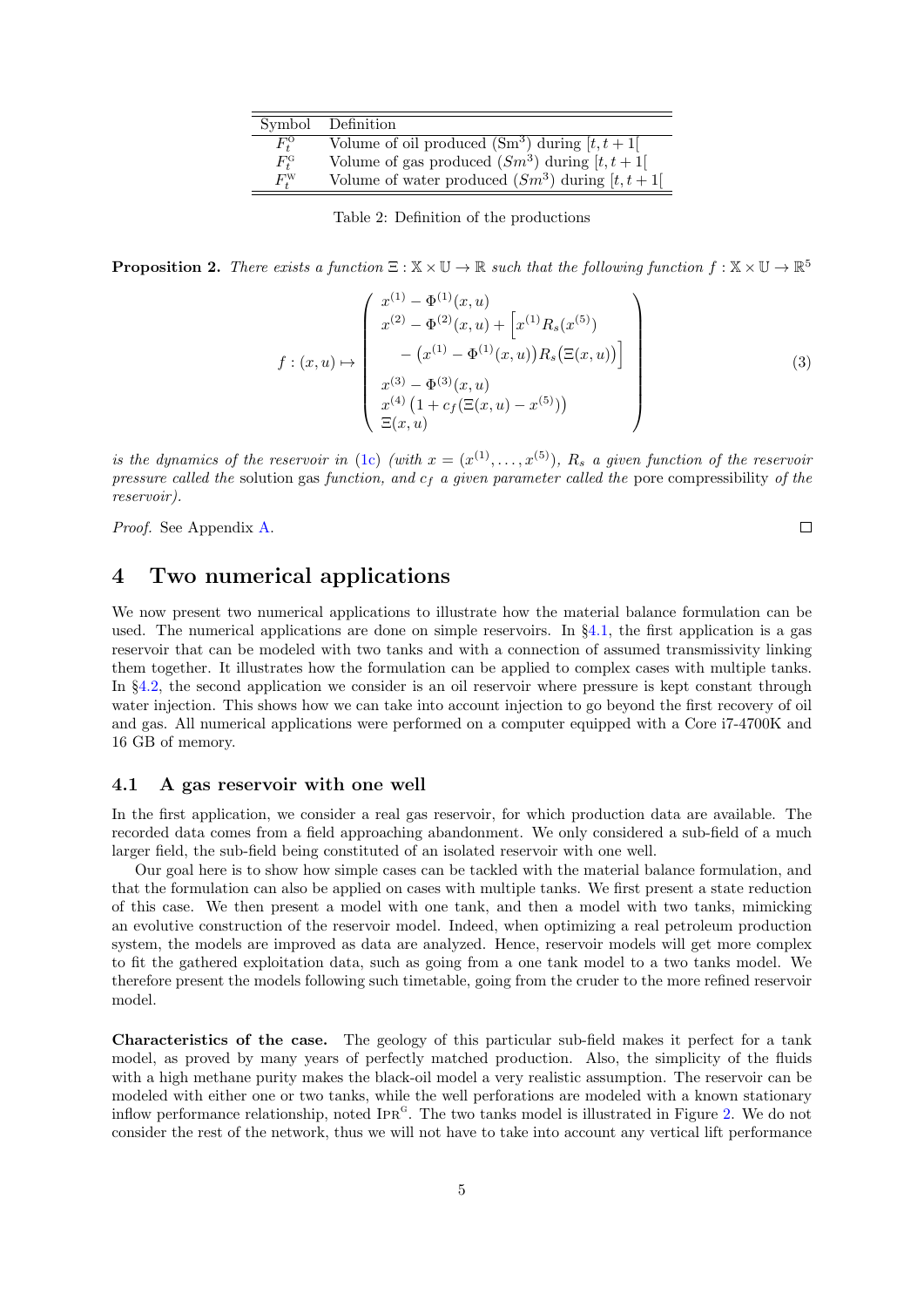(VLP) necessary to lift oil to the surface. This implies that the only control we consider is the bottom hole flowing pressure (BHFP),  $P_t$ , resulting in the problem known as *optimization at the bottom of the* well. We hence assume that there is no "pipe" necessary to move gas from the reservoir to the surface, thus assuming that the network is only constituted of the well-perforations which allow the production of gas. Indeed, optimizing with the bottom hole flowing pressure makes it easier to compare the different reservoir models, as we directly act on the reservoir. Adding the vertical lift performance only adds a layer of complexity to the comparison of the models, while the only benefit would be to get results closer to an actual field production. All in all, adding the vertical lift performance only adds more constraints on the mathematical formulation and may mask the impact of the reservoir model. As the focus of this paper is to present a formulation with a new reservoir model, we decided to not take into account the vertical lift performance. We also did not try to go beyond the two tanks model.



<span id="page-5-0"></span>Figure 2: Representation of the two tanks model

Formulation and state reduction. In this first application, we consider a reservoir that contains only gas and water. We first assume that we only produce some gas, and that no fluid are re-injected in the reservoir. Moreover, we assume that there is no water production, and thus the amount of water remains constant over time. Therefore,  $V_t^{\text{w}} = V_0^{\text{w}}$  for all  $t \in \mathbb{T}$ , the initial amount of water  $V_0^{\text{w}}$  being known. We therefore only need to consider the evolution of the amount of gas, the pressure and the total pore volume as states variables. As shown in Appendix [B,](#page-18-0) we can further reduce the state, and we only need to consider the amount of gas in the reservoir as the reservoir state. Since we do an optimization at the bottom of the well, we only have one control to consider, the bottom-hole flowing pressure, noted  $P_t$ . We therefore have state  $x_t = V_t^c$  and controls  $u_t = P_t$ .

The optimization problem we consider here is to maximize the revenue of the gas production. At each time t, we sell gas at price  $r_t$ , with a discount factor  $\rho$ . The general optimization problem [\(1\)](#page-2-1) after state and control reduction when considering the gas reservoir and one tank is given by

$$
\max_{(V_t^c, P_t, P_t^c, F_t^c)} \sum_{t=0}^{T-1} \rho^t r_t F_t^c
$$
\n(4a)

$$
s.t. V_0^{\text{G}} = x_0 , \t\t(4b)
$$

$$
P_t^{\rm R} = \Psi_{1\mathbf{T}}(V_t^{\rm G}), \quad \forall t \in \mathbb{T}, \tag{4c}
$$

<span id="page-5-4"></span><span id="page-5-2"></span><span id="page-5-1"></span>
$$
F_t^{\mathcal{G}} = \frac{\text{IPR}^{\mathcal{G}}\left(P_t^{\mathcal{R}} - P_t\right)}{B_{\mathcal{G}}(P_t^{\mathcal{R}})}, \quad \forall t \in \mathbb{T} \setminus \{T\},\tag{4d}
$$

$$
V_{t+1}^{\mathcal{G}} = V_t^{\mathcal{G}} - F_t^{\mathcal{G}} \,, \quad \forall t \in \mathbb{T} \setminus \{T\} \,, \tag{4e}
$$

- $F_t^{\text{G}} \geq 0$ ,  $\forall t \in \mathbb{T} \setminus \{T\},$  (4f)
- <span id="page-5-3"></span> $V_t^{\text{G}} \geq 0$ ,  $\forall t \in \mathbb{T}$ , (4g)
- $P_t \geq 0$ ,  $\forall t \in \mathbb{T} \setminus \{T\},$  (4h)

as detailed in Appendix [B.](#page-18-0)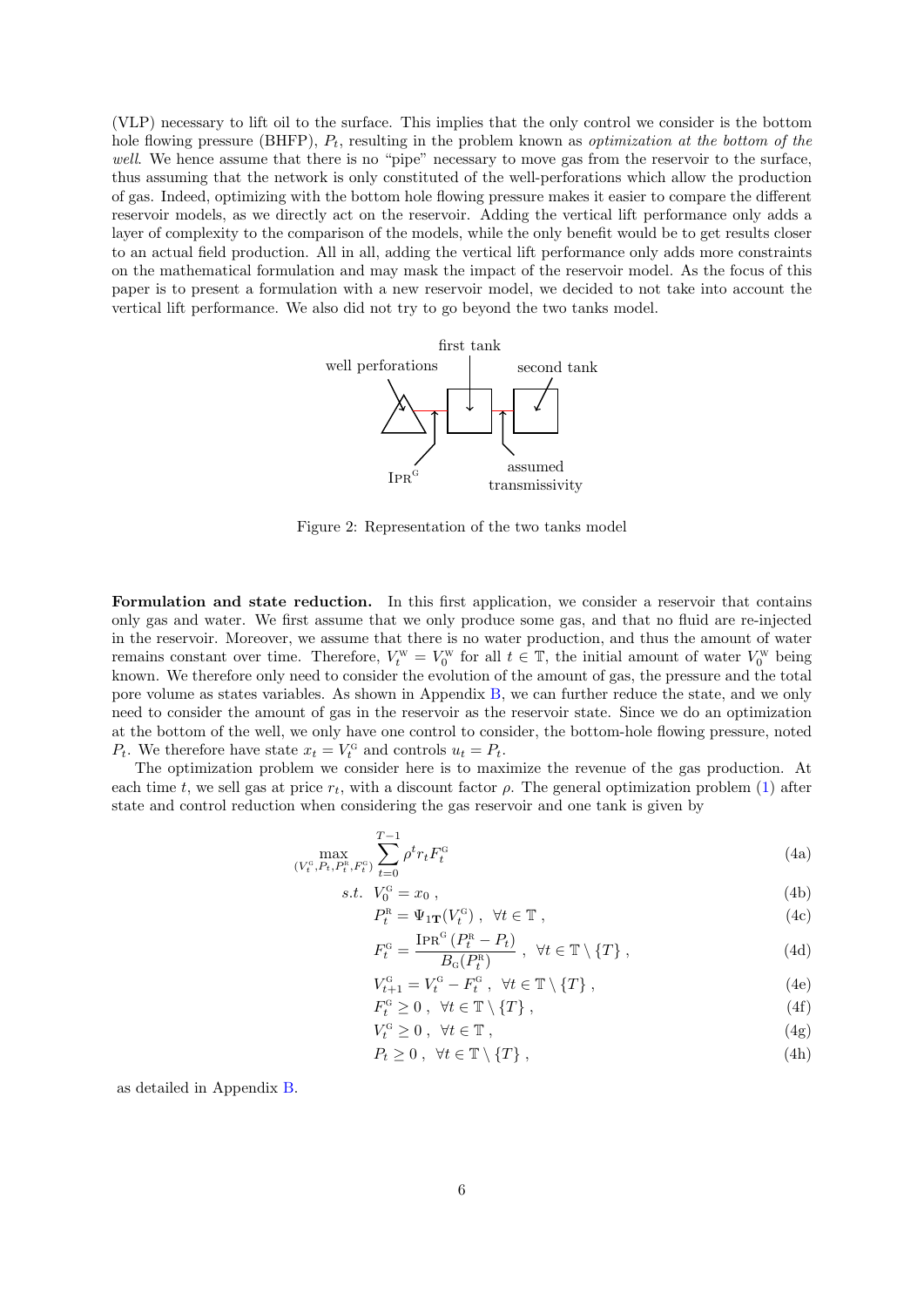#### <span id="page-6-1"></span>4.1.1 One tank gas reservoir model

Fitting model to real data. We use production data from a sector of a real gas field, to check that the reservoir model described with the Constraints [\(4c\)](#page-5-1) and [\(4e\)](#page-5-2) accurately follows real measurements on the gas field after fitting the model. More precisely, we apply a given real production schedule on a part of the field (only one well), and check that the pressure we simulate in the reservoir is close to the corresponding measured pressure. The historical production spans over 15 years, and we have monthly values, which is why we consider monthly time steps for Problem [\(4\)](#page-5-3).

As can be seen in Figure [3,](#page-6-0) the one tank model fits the observation. However, there is a gap between the simulated and measured pressures whose relative value may exceed 10%. Since the pressure tends to be higher on the fist half of the production, we start by underestimating the decline of the production. Then, during the second half of the production, the predicted pressure is lower than the measured pressure, which means we overestimate the decline of the production. This elastic effect is most likely due to the simplification of removing the secondary tank in the model. Indeed, the secondary tank act as a buffer which reacts slowly, explaining the extra pressure at the beginning and then sustaining a better value of the pressure latter on.



<span id="page-6-0"></span>Figure 3: Comparison of the simulated one tank reservoir pressure to the historical measured pressure when applying the same (historical) production schedule. The blue curve is the simulated pressure in the tank, whereas the red dots are the measured pressures.

Optimization of the production on the one tank approximation. We use dynamic programming (see Algorithm [1\)](#page-3-1) to get an optimal production policy. We consider that the revenue per volume of gas is the historical gas spot price of TTF (Netherlands gas market) from 2006 to 2020, and we do not consider any operational cost.

We now present the results of the one tank model. The results are illustrated in Figures [4](#page-7-0) and [5,](#page-7-1) and summarized in Table [3.](#page-8-0) We notably remark in Figure [5](#page-7-1) that the optimal production stops when prices are low as we fully take advantage of the perfect knowledge of the future prices.

There is a massive increase in the total gains when using the optimal policy, compared to the real production. We also produce far more over the optimization time period  $(2,850\,\text{MSm}^3)$  instead of 2,250 MSm<sup>3</sup> ). However, those results are not truly comparable. We do not have access to the criteria used to choose the real production. Optimized and real productions cannot be compared as they do not share the same objective function. Moreover, since the considered case is a small part of a much larger production network, we cannot compare the results to the actual production policy used for fitting the model, which was made with the rest of the network in mind. Furthermore, our optimization is made at the bottom of the well (BHFP). We only take into account the inflow performance of the well, not the vertical lift necessary to bring the gas to the surface. The resulting rates are therefore not fully realistic, reaching values closer to a multi-well development. Moreover, the historical production was made without knowing future prices, and could also have been made with other constraints to ensure a minimal production of the field, or having a positive cash-flow (constraints due to the field's exploitation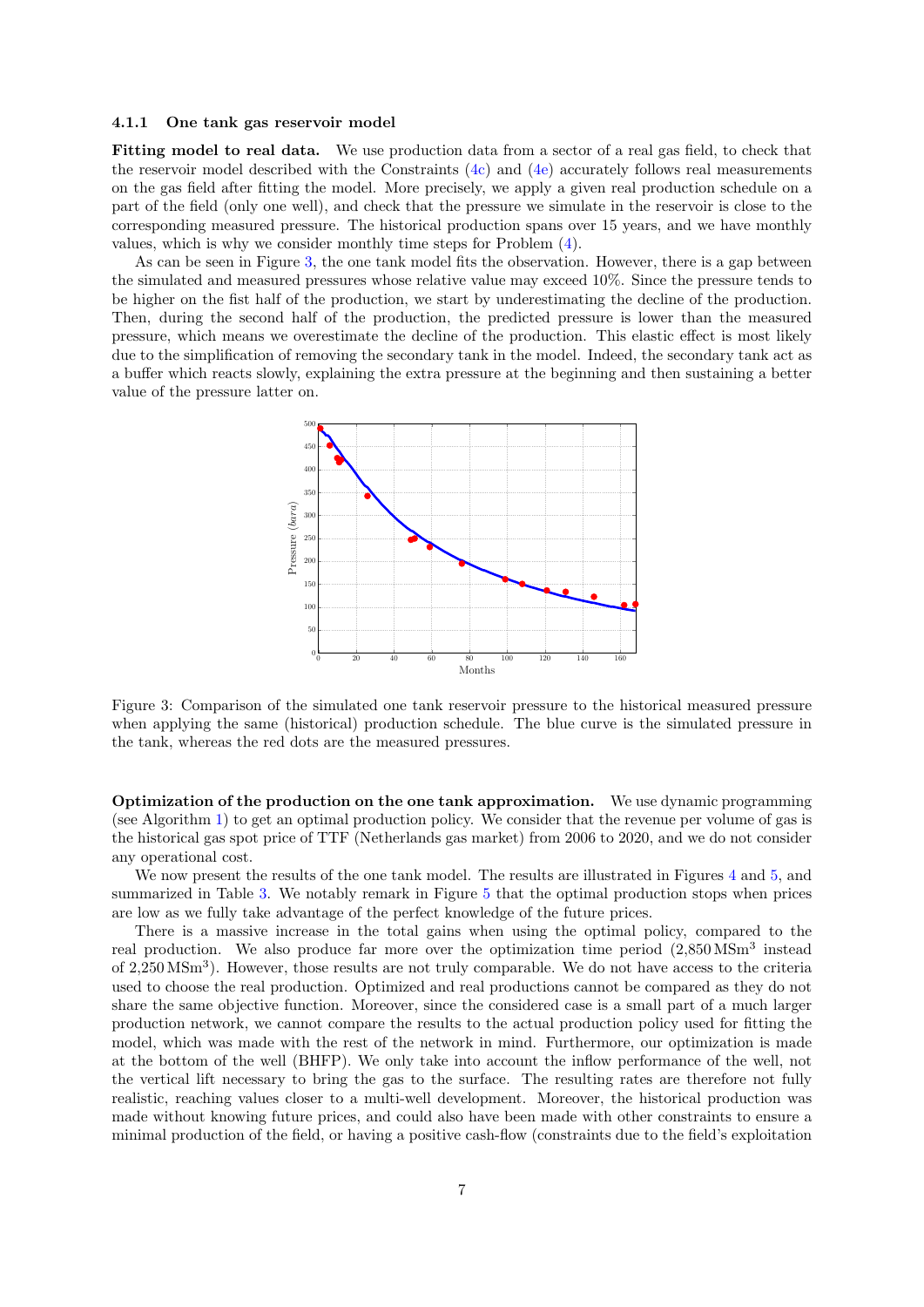contract). While not directly comparable, this gas reservoir application still illustrates one of the best case scenario of the dynamic programming approach, and it shows how much could be gained from using a multistage material balance formulation.

Since the dynamic programming algorithm uses a discretization of the state space  $\mathbb{X}_d$  and the control space  $\mathbb{U}_d$ , we tried different uniform discretizations for the states and controls spaces to prevent any side effects due to the chosen discretization. We do not observe notable changes in the value function past a 10000 points uniform discretization of the state space and a 20 points discretization of the control space, which are the values we used in this case study. Details on the effect of the discretization can be found in Appendix [C.](#page-20-0)



<span id="page-7-0"></span>Figure 4: Evolution of the content of the reservoir in the one tank model. The doted blue curve is the optimal trajectory of the amount of gas, while the red curve is the trajectory with the historical production



<span id="page-7-1"></span>Figure 5: Trajectories of the production. The dotted blue curve is the optimal production in the one tank model, the red one is the historical production, whereas the dashed green curve is the average monthly gas price

Comparison to policy derived from decline curves. In this paragraph, we compare the material balance formulation to those using decline curves or oil-deliverability curves, such as in [Iyer et al.](#page-24-4) [\(1998\)](#page-24-4); [Gupta and Grossmann](#page-24-5) [\(2012,](#page-24-5) [2014\)](#page-24-9); [Marmier et al.](#page-24-6) [\(2019\)](#page-24-6). The decline curves formulation and the way to numerically obtain decline curves are given in Appendix [D.](#page-22-0) The following proposition shows that the decline curves formulation is equivalent to the material balance formulation when considering a one-tank model.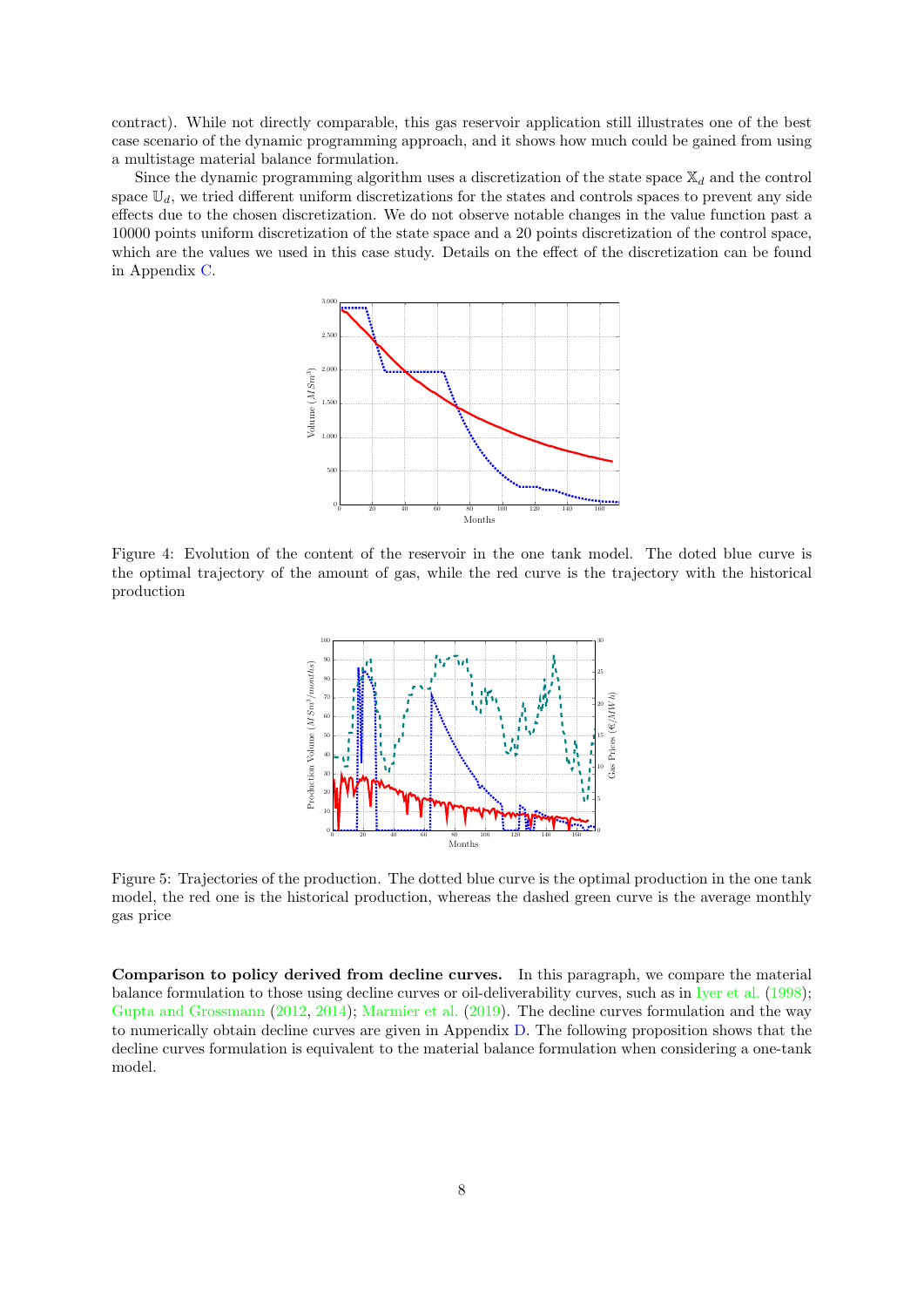Proposition 3. The formulation using decline curves, written

$$
\max_{u} \sum_{t=0}^{T} \rho^t \mathcal{L}_t(u_t) \tag{5a}
$$

$$
s.t. \quad F_t^0 \le h\left(\sum_{s=0}^{t-1} F_s^0\right) \,, \ \ \forall t \in \mathbb{T} \setminus \{0\} \tag{5b}
$$

$$
u_t \in \mathcal{U}_t^{ad} \left( \sum_{s=0}^{t-1} F_s^{\mathcal{O}} \right) , \ \forall t \in \mathbb{T} , \tag{5c}
$$

<span id="page-8-2"></span><span id="page-8-1"></span> $\Box$ 

is equivalent to the material balance formulation when the state of the reservoir is one-dimensional (as in the optimization problem  $(4)$ ).

#### Proof. See Appendix [D](#page-22-0)

We obtain the decline curve h used in Inequality [\(5b\)](#page-8-1) by first computing the maximal production value for the same discrete states as the ones used in the dynamic programming approach. Then, piecewise interpolation between the computed values is used to obtain the value of the decline curve everywhere. It is worth noting that, when using piecewise linear approximation for the decline curves, the maximization problem [\(5\)](#page-8-2) turns out to be a MIP (Mixed Integer Problem) with linear constraints and with more than 170,000 binary variables. We solve that MIP by using the commercial solver Gurobi 9.1. The results are given in Table [3.](#page-8-0) Since the material balance formulation [\(4\)](#page-5-3) uses a one-dimensional state, we obtain similar results between the material balance formulation and the formulation using a decline curve in accordance with Proposition [3.](#page-8-2) The two approaches thus yield similar production policies. Note however that the dynamic programming approach has a lower computation time than a naive implementation of the decline curve formulation. One could decrease the precision on the decline curve formulation, by using fewer points to describe the decline curve. This would improve its computation time. As this is not the focus of this paper, we did not do such refinement of the numerical experiments for the decline curve formulation.

|                  | CPU time(s) | Value $(M\epsilon)$ |
|------------------|-------------|---------------------|
| Material Balance | 653         | 743                 |
| Decline Curves   | 3.882       | 743                 |

<span id="page-8-0"></span>Table 3: Comparison with regards to CPU time and value between the material balance and decline curve formulation for one tank

#### <span id="page-8-3"></span>4.1.2 Two tanks gas reservoir model

Fitting data. We check if the fitted two tanks reservoir model accurately follows real measurement on the gas field. We use the same data as in the one tank case. The two tanks model more accurately fits the observations, as is depicted in Figure [6](#page-9-0) (we have a gap of less than 5% for each measured point). Since the two tanks model is closer to the observations, we will consider that it is the reference of truth when comparing results of the one tank approximation and the two tanks model.

Optimal production with two tanks. We now present the results of the two tanks model. The only changes compared to the one tank model are on the states and the dynamics of the reservoir. We use the same prices, and, again, we only do an optimization at the bottom of the well (BHFP). Details on the obtained optimal controls and states trajectory are given in Figure [7](#page-9-1) and Figure [8.](#page-10-0) Once again we observe that production stops when prices are low, benefiting fully from anticipating the future prices. We also note that more "pauses" are present in the productions when compared to the one tank model (four instead of three). The "pauses" allow the second tank to replenish the first one (see Figure [7\)](#page-9-1). Indeed, production resumes at months 50 to 60, before stopping again for five months. We can then observe that the amount of gas in the first tank is replenished, before we resume production at month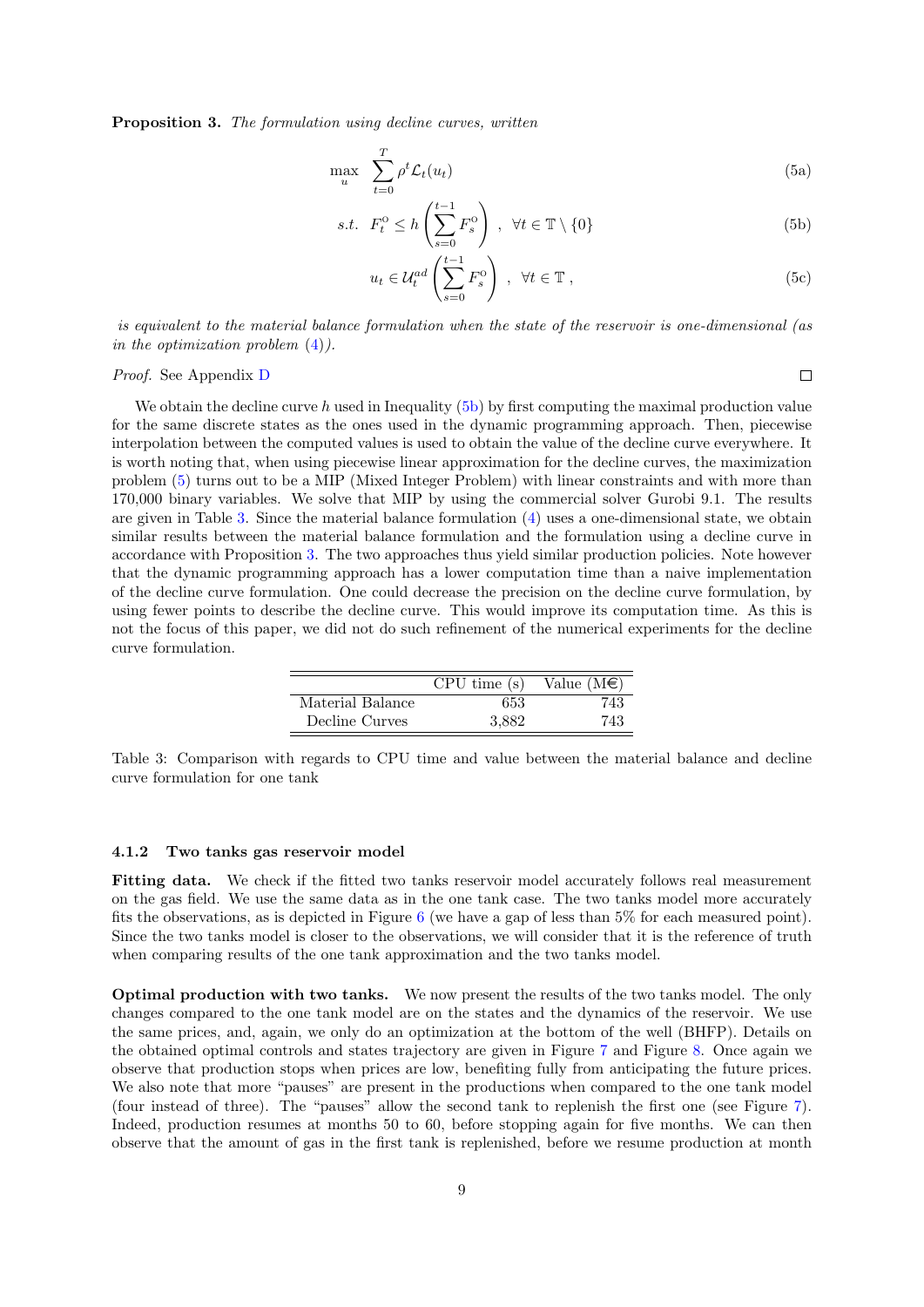

<span id="page-9-0"></span>Figure 6: Comparison of the simulated two tanks reservoir pressure to the measured pressure when applying the same production schedule. The blue dotted curve recalls the pressure obtained using the one tank model. The orange continuous curve is the pressure in the first tank obtained using the two tanks model. The red dots are the measured pressure at the bottom of the well

65, at the same date as in the one tank model. We end up producing some more gas than with the one tank model  $(2,900 \text{ Sm}^3 \text{ instead of } 2,850 \text{ Sm}^3)$ .



<span id="page-9-1"></span>Figure 7: Evolution of the content of the reservoirs when applying the optimal policy in the two tanks model. The dotted blue curve shows the content of the first tank (linked to the well) while the green curve shows the content of the second tank

Numerical experiments also reveal that the initial value function  $\mathcal{J}_0$  is almost an affine function of the sum of the states. This seems to imply that the one tank and two tanks model should yield similar results. Indeed, if the value function truly depended exclusively on the sum of the states, the optimal control would also be a function of the sum of the states. Such an assumption does not hold true, as confirmed by the numerical experiments described in the next paragraph.

We tried different discretizations for the state space. Notably, using more than 400 possible states per tank and 10 possible controls did not yield any significant improvement in the computed value function. Details on the impact of the discretization are given in Appendix [C.](#page-20-0)

Comparing the one tank formulation to the two tanks formulation. To compare the results between the two tanks and one tank formulations, we consider that the two tanks material balance model is the reference. A given sequence of controls  $(u_t)_{t\in\mathbb{T}\setminus\{T\}}$  admissible for the one tank model is not necessarily admissible for the two tanks model. Indeed, the admissible control set is given by  $\mathcal{U}^{ad}(x_t) = [0, \Psi_{1\mathbf{T}}(x_t)]$  for the one tank model (see Equation [\(26\)](#page-19-0)), and by  $[0, \Psi_{2\mathbf{T}}^{(1)}(x_t^{(1)})]$  for the two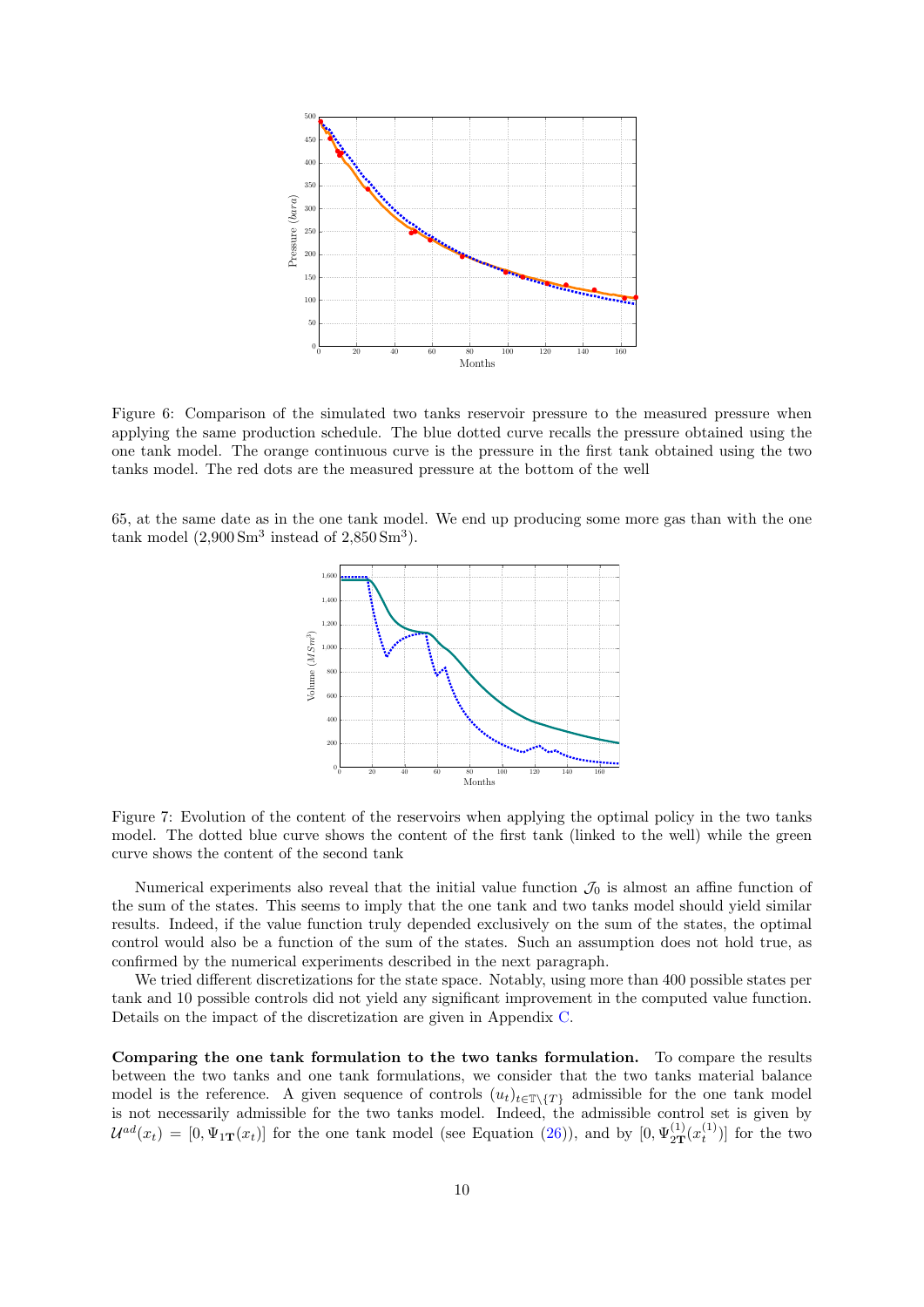

<span id="page-10-0"></span>Figure 8: Trajectory of the optimal production in the two tanks model. The dotted blue curve is the optimal production, whereas the dashed green curve is the monthly gas price

tanks model.

Thus, given a sequence of controls  $(u_t)_{t\in\mathbb{T}\setminus\{T\}}$  admissible for the one tank model, we produce an admissible sequence of controls for the two tanks model with the use of a projection  $\Pi_1_{\mathbf{T}\to 2\mathbf{T}}:\mathbb{U}^T\times \mathbb{X}\to$  $\mathbb{U}^T$  given as follows. The sequence  $(\widetilde{u}_t)_{t \in \mathbb{T} \setminus \{T\}} = \Pi_1 \mathbf{T} \to 2\mathbf{T} ((u_t)_{t \in \mathbb{T} \setminus \{T\}}, x_0)$  is computed recursively for all  $t \in \mathbb{T} \setminus \{T\}$  by  $\widetilde{u}_t = \min(u_t, \Psi_{2T}^{(1)}(\widetilde{x}_t^{(1)})),$  where  $\widetilde{x}_t$  is defined at time 0 by  $\widetilde{x}_0 = x_0$ , and for all  $t > 0$  by  $\widetilde{x}_{t+1} = f_{t-1}(\widetilde{x}_t, \widetilde{u}_t)$ . We can get a sequence of admissible contr  $\tilde{x}_{t+1} = f_{2T}(\tilde{x}_t, \tilde{u}_t)$ . We can get a sequence of admissible controls for the two tanks model by applying the projection  $\Pi_{1\mathbf{T}\to 2\mathbf{T}}$  on a sequence of admissible controls for the one tank model.

To compare the one tank and two tank models, we project the optimal sequence of controls returned by the dynamic programming algorithm on the one tank formulation thanks to the projection  $\Pi_{1T\rightarrow 2T}$ . As can be seen in Figure [9,](#page-11-0) the projected sequence of controls differs from the non-projected sequence: the dotted curve, which represents the projected sequence, is below the dashed curve, which represents the optimal sequence for the one tank model.

As depicted in Figures [9](#page-11-0) and [10,](#page-11-1) the production planning given by the one tank optimization problem differs from the production planning given by the two tanks optimization problem. Moreover, the production planning of the one tank model gives lower gains than anticipated, and is worse than the optimal two tanks model planning. The one tank optimization is thus optimistic on the optimal value of the problem when applied with the reference model. Moreover, there is a 5% difference in value between the one tank and two tanks models (a value of  $703 \text{ M} \in \text{for the translated one tank production planning}$ ) against  $736 \text{M} \in \text{for the two tanks production planning}$ . This discrepancy illustrates how having a more accurate model of the reservoir can have a substantial impact on the optimal planning, all other things being equal. It also shows that, contrarily to the assumption presented at the end of the previous paragraph (that the two models could yield similar results if the value function only depended on the sum of the states), the optimal value and control cannot be found with a one tank approximation, and the optimal controls and value functions are not functions of the sum of the states.

Comparison to decline curves with two tanks. We have numerically compared the decline curve and the material balance formulations in a context where they are known to be equivalent, that is, the one tank formulation. We now produce numerical experiments in a context where the equivalence is not assured: two tanks connected with a known transmissibility. We have generated decline curves for the two tanks formulation by following the procedure described in Appendix [D.](#page-22-0) As with the comparison between the one tank and the two tanks models, we consider that the two tanks model is the reference. The results returned by the decline curve formulation provides an admissible production in the two tanks model, as it is constrained by an admissible production schedule. We can therefore directly compare the values between the two approaches. The results of the optimization of the two formulations are compiled in Table [4.](#page-11-2) We end up having close results, with a difference in optimal values of 0.7%, but with a large difference in computing times. However, it appeared that such close results were due to the selected price scenario. Using different prices by randomizing the order in which the different prices appear, the gap between the two approaches widens from 0.5% up to 4%. This implies that the initial price considered was an almost best case scenario for the decline curves approach. It also shows that the decline curves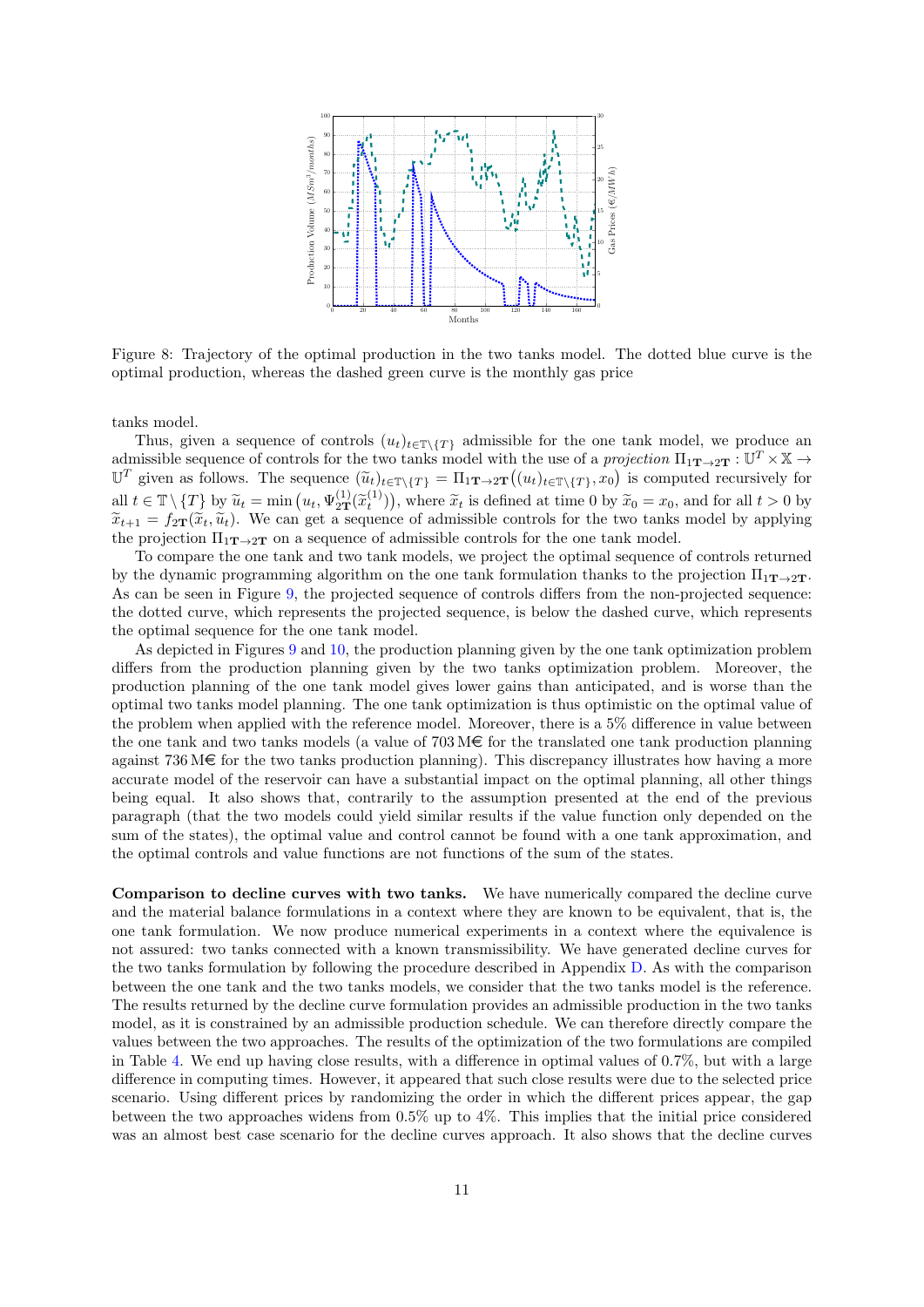

<span id="page-11-0"></span>Figure 9: Comparison of the trajectory of the production with the two tanks model as reference. The dotted blue curve is the production planning in the one tank model, the orange curve is for the two tanks model. The dashed green curve is the production planning of the one tank model translated in the two tanks model



<span id="page-11-1"></span>Figure 10: Cumulated gains with the two tanks model as reference. The dotted blue curve is the cumulated gains of the one tank planning in the one tank model, the orange curve is the cumulated gains of the two tanks planning in the two tanks model, and the dashed green curve is the cumulated of the one tank planning translated for the two tanks model

approach is far less robust to changes in the price data, and that it cannot benefit as efficiently as the material balance formulation of some effects of the two tanks dynamical system, such as waiting for the second tank to empty itself into the first one.

|                  | CPU time(s) | Value $(M\epsilon)$ |
|------------------|-------------|---------------------|
| Material Balance | 706         | 736                 |
| Decline Curves   | 7.825       | 731                 |

<span id="page-11-2"></span>Table 4: Comparison with regards to CPU time and value between the material balance and decline curve formulation for two tanks with the initial prices sequence.

Overall, this application suggests that the material balance approach can work on complex cases, and that dynamic programming is well suited to optimize an oil field. Moreover, there can be differences with results from the decline curves approach, which are likely to grow larger with the complexity of the system.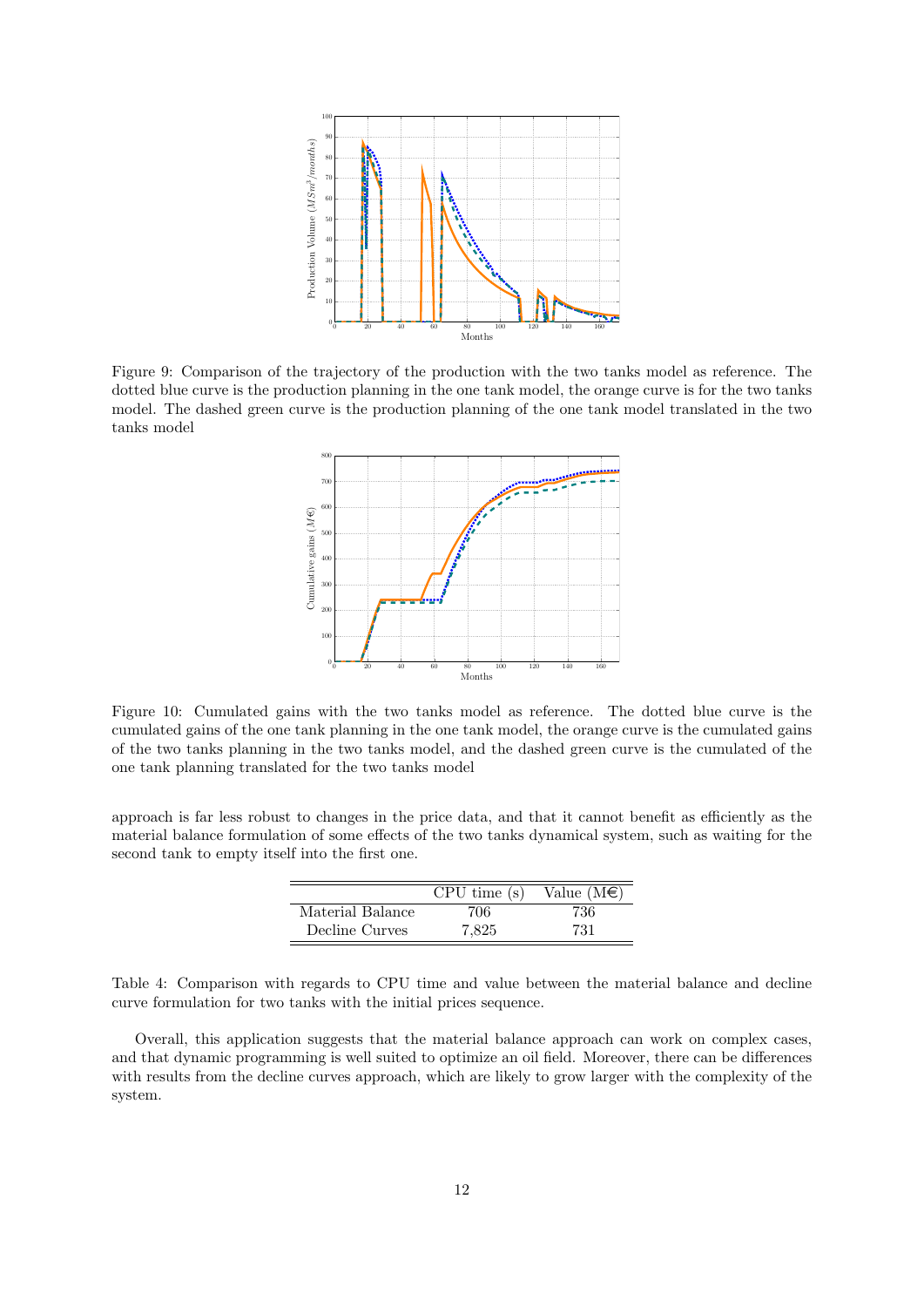### <span id="page-12-0"></span>4.2 An oil reservoir with water injection

The second application is an oil reservoir with water injection. The goal is to demonstrate how the formulation can be used beyond primary recovery cases, on a numerically simple case. We consider that we have one reservoir which contains both oil and water, produced under pressure maintenance by water injection. Moreover, we consider that the initial pressure is above the bubble-point, which eliminates the possibility of having free-gas in the reservoir. This allows us to have once again a one-dimensional state: either the water (which we used for the numerical applications), or the oil in the reservoir. We have  $x_t = V_t^{\text{w}}$  and  $u = P_t$ . Here, we want to maximize the revenue of the oil production. The optimization problem [\(1\)](#page-2-1) now becomes

$$
\max_{(V_t^{\text{w}}, P_t, w_t^{\text{wc}})} \quad \sum_{t=0}^{T-1} \left( \rho^t r_t \alpha \frac{P^{\text{R}} - P_t}{B_0(P^{\text{R}})} (1 - w_t^{\text{wc}}) - \rho^t c_t \alpha \frac{P^{\text{R}} - P_t}{B_{\text{w}}(P^{\text{R}})} \right)
$$
\n(6a)

s.t. 
$$
w_t^{\text{wc}} = \text{Wcr} \left( \frac{V_t^{\text{w}} B_{\text{w}}(P^{\text{R}})}{V^{\text{P}}} \right), \ \forall t \in \mathbb{T},
$$
 (6b)

<span id="page-12-5"></span><span id="page-12-4"></span><span id="page-12-1"></span>
$$
V_{t+1}^{\mathbf{W}} = V_t^{\mathbf{W}} - \alpha \frac{P^{\mathbf{R}} - P_t}{B_{\mathbf{W}}(P^{\mathbf{R}})} (w_t^{\mathbf{W}^{\mathbf{C}}} - 1) , \ \ \forall t \in \mathbb{T} ,
$$
 (6c)

<span id="page-12-2"></span>
$$
F_{min}^{\mathbf{W}} \le \alpha \frac{P^{\mathbf{R}} - P_t}{B_{\mathbf{W}}(P^{\mathbf{R}})} (w_t^{\mathbf{W}^{\mathbf{C}}} - 1) \le F_{max}^{\mathbf{W}}, \quad \forall t \in \mathbb{T},
$$
\n(6d)

$$
F_{min}^{\text{o}} \le \alpha \frac{P^{\text{R}} - P_t}{B_0(P^{\text{R}})} (1 - w_t^{\text{WC}}) \le F_{max}^{\text{o}}, \quad \forall t \in \mathbb{T}, \tag{6e}
$$

$$
P_t \ge 0 \,, \forall t \in \mathbb{T} \,. \tag{6f}
$$

The objective function (Equation  $(6a)$ ) is divided in two components. At time t, we consider a discount factor  $\rho$ , and that the price of the oil is  $r_t$ , whereas injecting water costs  $c_t$  per cubic meter. The revenue is hence

<span id="page-12-3"></span>
$$
\sum_{t=0}^{T-1} \rho^t \Big( r_t F_t^{\text{o}} - c_t F_t^{wi} \Big) .
$$

Replacing the oil produced,  $F_t^0$ , and the water injected,  $F_t^{wi}$ , by the relevant function of the controls (see Equations  $(6d)$  and  $(6e)$ ) leads to the objective function  $(6a)$ ).

We assume that the water-cut function WcT (the amount of water produced when extracting one cubic meter of liquid at standard conditions) is given by a piecewise linear function. The water-cut depends on the water saturation  $S^{\text{w}}$  (proportion of water in the reservoir pore volume). Since the reservoir pressure is kept constant, the total pore volume is constant and the water saturation expression is thus  $S_t^{\text{w}} = \frac{V_t^{\text{w}} B_{\text{w}}(P^{\text{R}})}{V^{\text{P}}}$ . This gives us constraint [\(6b\)](#page-12-4).

Since we want to keep a constant pressure in the reservoir, we need to re-inject enough water to replace the extracted oil. Replacing the oil with water gives a new dynamics for  $V_t^w$  given in Equation [\(6c\)](#page-12-5). Constraints [\(6d\)](#page-12-2) and [\(6e\)](#page-12-3) details the oil and water produced depending on the control  $P_t$  with their respective bounds. The details of the formulation are given in Appendix [B.](#page-18-0)

We do a monthly optimization, with the historical Brent prices for years  $2000-2020$  as the prices in the objective function [\(6a\)](#page-12-1), and a water injection cost of  $1 \in / m<sup>3</sup>$ . Details on the resulting trajectory of the content of the reservoir can be found in Figure [11,](#page-13-0) whereas details on the production can be found in Figure [12.](#page-13-1) As previously discussed in §[4.1,](#page-4-2) the optimal policy yields more production when prices are high, and stops producing when they are low. The production goes from one bound to the other (zero production, with  $P_t = P^R$ , and full production, with  $P_t = 0$ ).

The production also does not fully deplete the reservoir, which means that it is not advantageous to completely deplete the reservoir if one wants to maximize the profit over the optimization time frame (there is still  $18.2 \text{ MSm}^3$  of oil in the reservoir at time T, as can be seen in Figure [11\)](#page-13-0). Indeed, production slowly diminishes with the volume of oil  $V_t^{\text{o}}$  in the reservoir, as can be seen in Figure [12.](#page-13-1) It is more advantageous to wait for high prices instead of producing, as it would reduce the possible future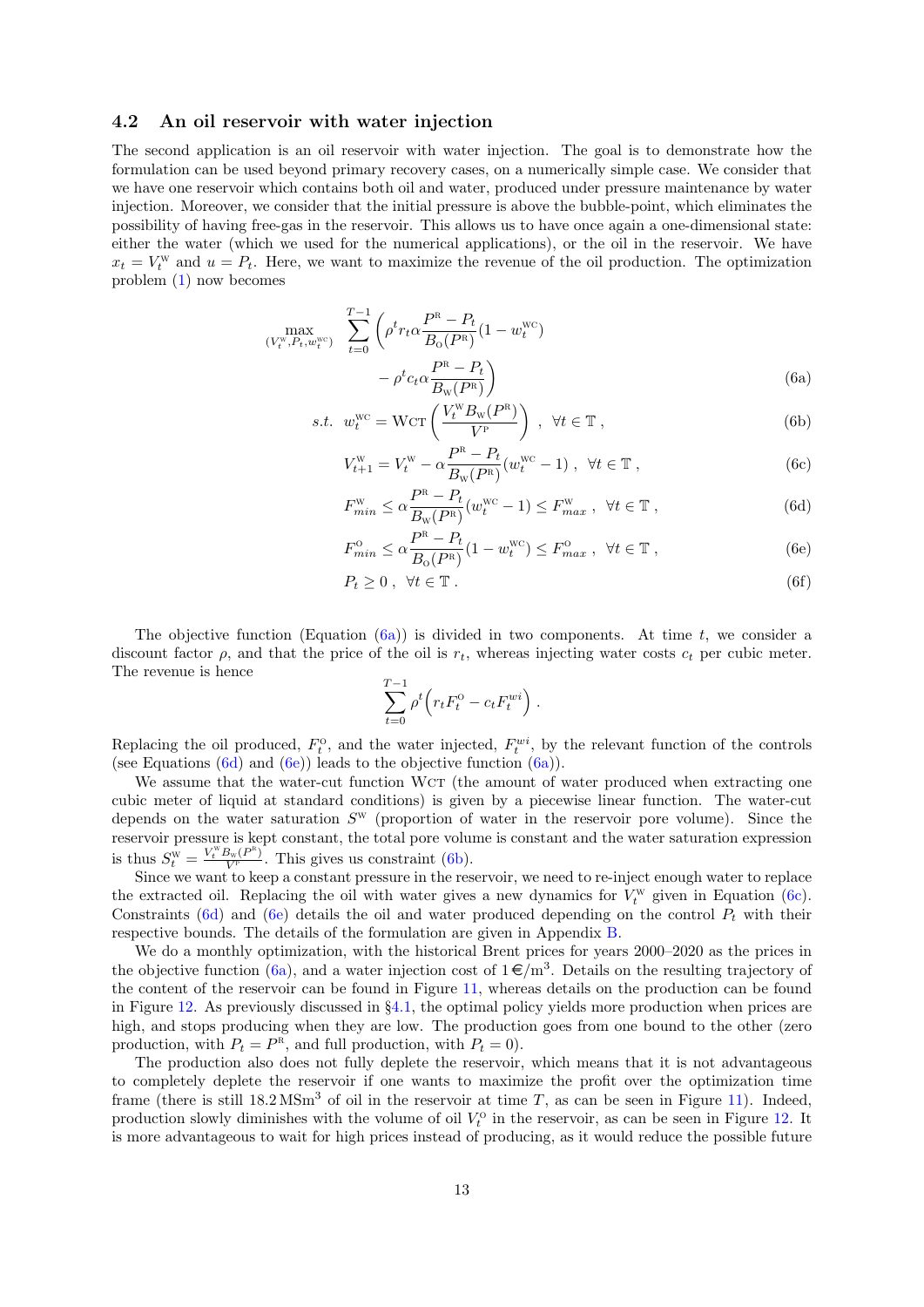production. This leads to halting production with some reserves still in the reservoir, as we prefer to wait for a higher price instead of producing when prices are low. As a side effect, numerical experiments reveal that the initial value function  $\mathcal{J}_0$  is almost linear with the regards to the state  $x_0$ . However, we only considered simple constraints on the production. As more constraints will be added to the problem, other behaviors will certainly appear. CPU time was 1,575 s for a 100,000 discretization of the state variable, with a value of  $3,376 \text{ M} \in \mathbb{C}$ . Impact of the discretization can be found in Appendix [C.](#page-20-0)



<span id="page-13-0"></span>Figure 11: Evolution of the content of the reservoir when applying the optimal policy in the oil reservoir model. The blue curve shows the volume of water in the reservoir, whereas the dotted red curve is the volume of oil the reservoir. The dashed black curve represents the total pore volume



<span id="page-13-1"></span>Figure 12: Trajectory of the optimal production in the oil reservoir model. The red curve is the optimal production, whereas the dashed green curve is the monthly oil price

Overall, this application shows how we can apply the material balance approach beyond first recovery of oil and gas, and that it can be used on different kinds of reservoir.

### 5 Conclusion

In this paper, we have presented a new formulation for the management of an oil production system, based on the classical material balance equations presented in references such as in [Dake](#page-23-1) [\(1983\)](#page-23-1). This formulation, where the reservoir is a controlled dynamical system, is amenable to a dynamic programming approach for the resolution. As can be seen in Section [4,](#page-4-1) this approach gives good results in different cases with either oil or gas, both presenting a low dimensional state variable. It is well-known that dynamic programming algorithms suffers the so-called curse of dimensionality: It can however easily be parallelized, so that the approach can scale to more complex cases.

We have also shown that this material balance formulation gives better results than formulations based on decline curves. First, we get the same results between the material balance and decline curves formulation when considering the first recovery of a one tank system. Second, we can efficiently apply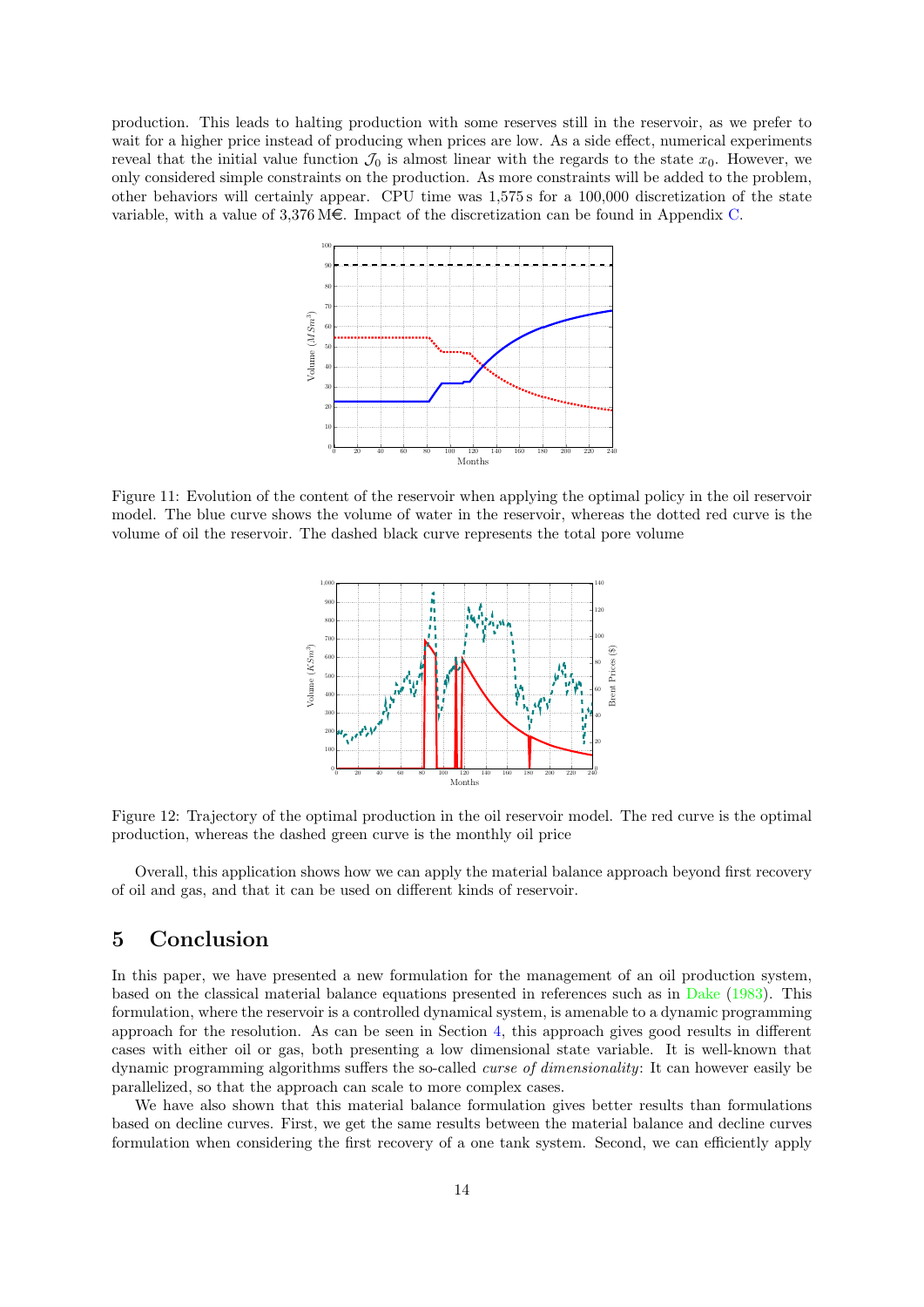the material balance formulation when considering multiple connected tanks, as proved in §[4.1.](#page-4-2) This is not possible for decline curves, as they need to use a given production schedule to be computed. Third, the material balance formulation is more robust than the decline curve formulation when considering complex cases, as proved in §[4.1.](#page-4-2) Fourth, we can apply the material balance formulation to cases which go beyond the first recovery of hydrocarbons. Indeed, as proved in §[4.2,](#page-12-0) we can take into account water injection. Moreover, we do not need to assume that wells are independent, or that they are all bundled with the same cumulated production. Optimization done using the material balance formulation can account, within the context of tank models, for interactions between wells and tanks.

Finally, the dynamic programming algorithm can be used in a stochastic framework. The material balance formulation is amenable to tackle uncertainties on the prices, instead of assuming that prices are known in advance. This will render the optimization process more realistic, as an optimal production policy is highly dependent on prices. This is a shortcoming of this paper, which focuses entirely on a deterministic formulation. It is thus a natural extension of this work to tackle uncertainties, the object of future works. In a future work, we will present a more realistic formulation with partial state information, that is, the state variable is partially observed.

### Acknowledgements

We would like to thank TEPNL in general and Erik Hornstra in particular for providing data used in this paper.

### <span id="page-14-0"></span>A Detailed construction of the reservoir as a dynamical system

In this section, we detail the construction of the reservoir as a dynamical system. This serves as the proof of Proposition [2.](#page-4-3)

### <span id="page-14-2"></span>A.1 Constitutive equations assuming the Black-oil model for the fluids

The black-oil model relies on the assumption that there are at most three fluids in the reservoir: oil, gas and water. Moreover, the fluids can be present in the reservoir in up to two phases: a liquid phase, and a gaseous phase. A black-oil representation of a reservoir can be seen in Figure [13.](#page-14-1) The three fluids, oil, gas and water, can be present in the liquid phase and the gas in the liquid phase is denoted as dissolved gas. By contrast, it is assumed that in the gaseous phase, only gas, denoted as free gas, can be present.



<span id="page-14-1"></span>Figure 13: Black-oil Representation of a reservoir

Therefore, in the black-oil model we consider the following four components

- $\bullet$   $V^{\circ}$ , the standard volume of oil in the liquid phase,
- $\bullet$   $V<sup>G</sup>$ , the standard volume of free gas in the gaseous phase,
- $\bullet$   $V^{\text{DG}}$ , the standard volume of dissolved gas in the liquid phase,
- $\bullet$   $V^{\text{w}}$ , the standard volume of water in the liquid phase,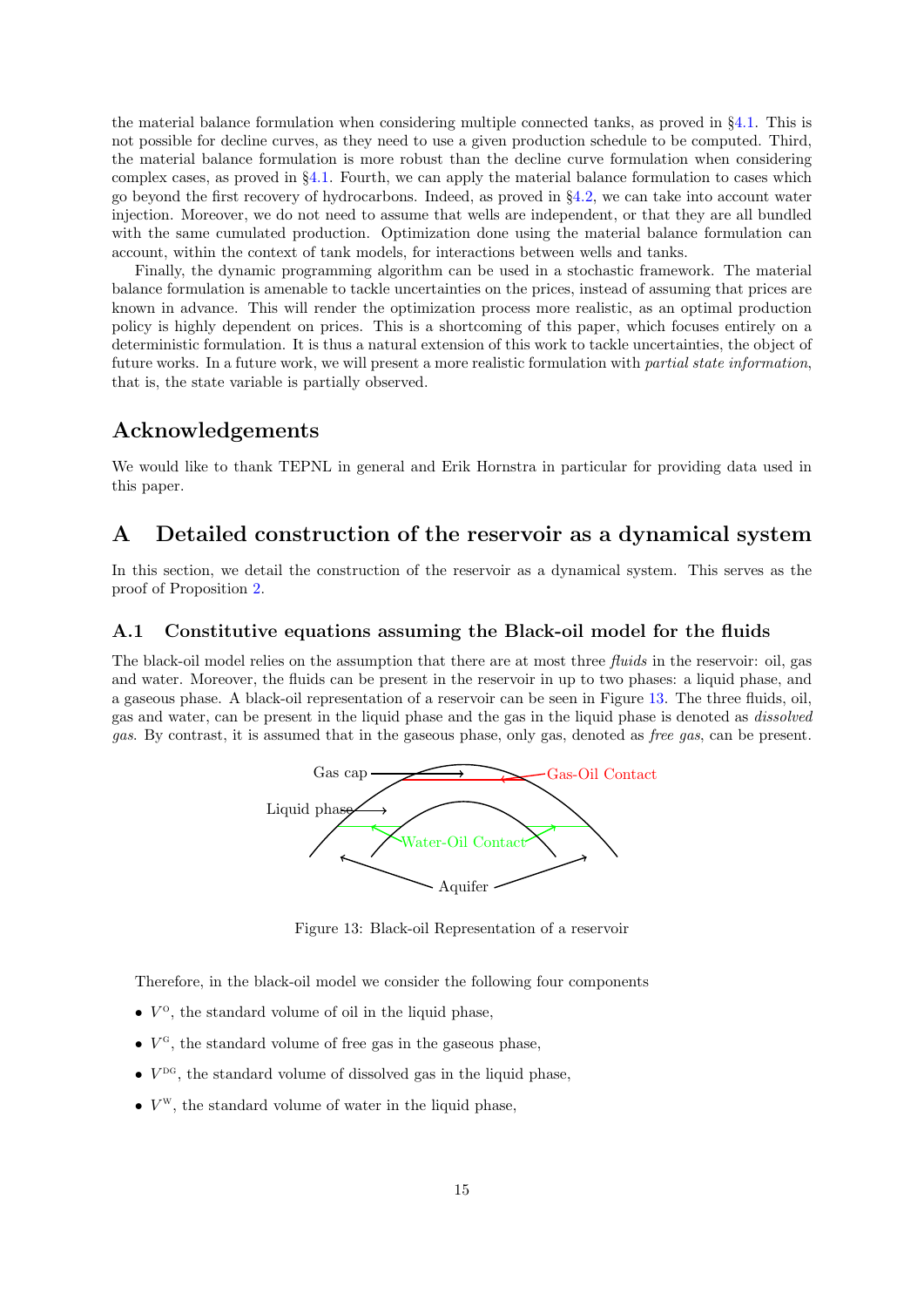where *standard volume* is the volume taken by a fluid at standard pressure and temperature condition (1.01325 Bar and 15◦C), also known as stock tank conditions. The units of standard volumes are proceeded by a capital  $S$ , as in  $Sm<sup>3</sup>$  for standard cubic meter.

There are functions in the black-oil model to convert standard volumes into in situ volumes in the reservoir under a given pressure and temperature. The set of functions describing the pressure, volume and temperature behavior of the fluids, under the black-oil assumption, is call the PVT (Pressure-Volume-Temperature) model. We consider here a simplified black-oil model, assuming that the temperature in the reservoir is stationary and uniform, which is a common assumption for a geological formation such as a reservoir. There are four PVT functions, one per component, which are given in Table [5.](#page-15-0) The PVT functions only depend on the reservoir pressure under the stationary and uniform temperature assumption. As an example, given the oil standard volume,  $V^{\circ}$ , and the reservoir pressure,  $P^{\rm R}$ , the oil volume in the reservoir is given by  $V^{\circ} \times B_{\rm o}(P^{\rm R})$ .

| <b>Notations</b> | Description                                                                                |
|------------------|--------------------------------------------------------------------------------------------|
| $B_{\rm o}$      | Oil formation volume factor. It is the volume in barrels occupied in the reser-            |
|                  | voir, at the prevailing pressure and temperature, by one stock tank barrel of              |
|                  | oil plus its dissolved gas. (unit: $rb/stb$ )                                              |
| $B_{\rm G}$      | Gas formation volume factor. It is the volume in barrels that one standard cubic           |
|                  | foot of gas will occupy as free gas in the reservoir at the prevailing reservoir           |
|                  | pressure and temperature. (unit: $rb/scf$ )                                                |
| $B_{\rm w}$      | Water formation factor. It is the volume occupied in the reservoir by one stock            |
|                  | tank barrel of water. (unit: $rb/stb$ )                                                    |
| $R_s$            | Solution (or dissolved) gas. It is the number of standard cubic feet of gas which          |
|                  | will dissolve in one stock tank barrel of oil when both are taken down to the              |
|                  | reservoir at the prevailing reservoir pressure and temperature. (unit: $\frac{scf}{stb}$ ) |

#### <span id="page-15-0"></span>Table 5: Definition of the PVT functions

One key characteristic of the black-oil model that we use is due to [\(Danesh,](#page-23-3) [1998,](#page-23-3) chap 2). He states that the sum of the physical volumes in the reservoir associated with the three components  $V^{\text{o}}$ ,  $V^{\text{g}}$ ,  $V^{\text{w}}$ as a function of the reservoir pressure

$$
P^{\rm R} \mapsto V^{\rm O} \times B_{\rm O}(P^{\rm R}) + V^{\rm G} \times B_{\rm G}(P^{\rm R}) + V^{\rm W} \times B_{\rm W}(P^{\rm R})\,,\tag{7}
$$

is a decreasing function.

The last characteristic of the black-oil model concerns the dissolved gas in the oil  $V^{\text{DG}}$ . It is assumed in [Dake](#page-23-1) [\(1983\)](#page-23-1) that the standard volume of the dissolved gas  $V^{DG}$  is a function of both the standard volume of oil,  $V^{\text{o}}$ , and the reservoir pressure,  $P^{\text{R}}$ , as follows

<span id="page-15-1"></span>
$$
V^{\rm DG} = \delta(V^{\rm O}, P^{\rm R}) = V^{\rm O} \times R_s(P^{\rm R}). \tag{8}
$$

### A.2 Conservation law in the reservoir

We assume that the reservoir structural integrity is guaranteed, so there is no leakage of any fluids at any time. We can therefore write mass conservation equations, which are also named *material balance* equations in the oil literature, for each of the four components introduced in §[A.1.](#page-14-2) In order to write the material balance equations of the reservoir, we need to consider the production volumes,  $F^{\circ}$ ,  $F^{\circ}$  and  $F^{\rm w}$ which are the standard volumes of oil, free gas and water extracted from the reservoir.

Using material balance for the standard volume of oil in the liquid phase, we get

<span id="page-15-2"></span>
$$
V_{t+1}^{\text{o}} = V_t^{\text{o}} - F_t^{\text{o}} \quad \forall t \in \mathbb{T} \setminus \{T\},\tag{9}
$$

and, for the standard volume of water, we get

<span id="page-15-3"></span>
$$
V_{t+1}^{\mathbf{W}} = V_t^{\mathbf{W}} - F_t^{\mathbf{W}} \quad \forall t \in \mathbb{T} \setminus \{T\} \tag{10}
$$

The material balance for gas requires some more developments as it mixes the standard volume of free gas and the standard volume of dissolved gas. As given in  $\S$ [A.1,](#page-14-2) at any time,  $t \in \mathbb{T}$ , the standard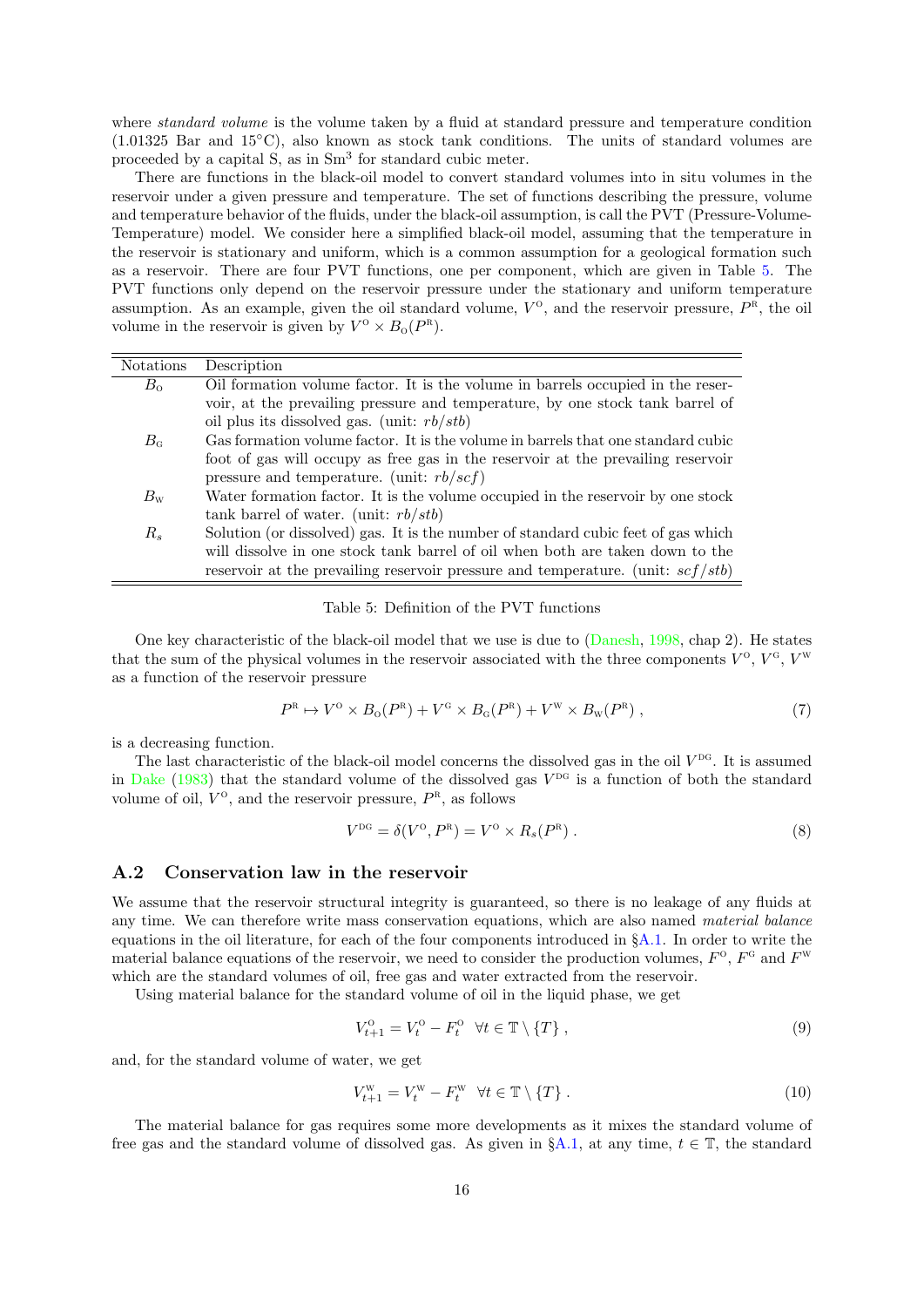volume of dissolved gas in the liquid phase  $V_t^{\text{DG}}$  is given by Equation [\(8\)](#page-15-1). Therefore, between time t and time  $t + 1$ , the standard volume of dissolved gas evolves from  $V_t^{DG} = \delta(V_t^O, P_t^R)$  to  $V_{t+1}^{DG} = \delta(V_{t+1}^O, P_{t+1}^R)$ . Hence, the quantity of *liberated* gas  $(V_t^{DG} - V_{t+1}^{DG})$  must be added to the free gas material balance equation. Thus, for all  $t \in \mathbb{T} \setminus \{T\}$ , we obtain the following mass conservation equation for the standard volume of free gas

$$
V_{t+1}^{\text{G}} = V_t^{\text{G}} - F_t^{\text{G}} + (V_t^{\text{DG}} - V_{t+1}^{\text{DG}})
$$
  
= 
$$
V_t^{\text{G}} - F_t^{\text{G}} + (V_t^{\text{O}} \times R_s(P_t^{\text{R}}) - V_{t+1}^{\text{O}} \times R_s(P_{t+1}^{\text{R}}))
$$
 (by (8))

$$
= V_t^{\rm G} - F_t^{\rm G} + \left( V_t^{\rm O} \times R_s(P_t^{\rm R}) - \left( V_t^{\rm O} - F_t^{\rm O} \right) \times R_s(P_{t+1}^{\rm R}) \right) \tag{by (9)}
$$

$$
= V_t^{\text{G}} - F_t^{\text{G}} + \left( V_t^{\text{O}} \times \left( R_s(P_t^{\text{R}}) - R_s(P_{t+1}^{\text{R}}) \right) + F_t^{\text{O}} \cdot R_s(P_{t+1}^{\text{R}}) \right). \tag{11}
$$

The last conservation equation is given by a physical volume constraint coming from the fact that all four components of the reservoir are kept in the pores of the reservoir rocks. We note  $V^{\text{P}}$  the total pore volume of the reservoir. Following [Dake](#page-23-1) [\(1983\)](#page-23-1) and assuming that the pore compressibility  $c_f$  is constant, the total pore volume is a function of the pressure in the reservoir given by

<span id="page-16-3"></span><span id="page-16-0"></span>
$$
V_t^{\rm P} = V_0 \exp(c_f P_t^{\rm R}), \quad \forall t \in \mathbb{T}, \tag{12}
$$

with  $V_0$  the asymptotic reservoir volume when pressure tends to 0.

A linearized version of Equation [\(12\)](#page-16-0) proposed in [Dake](#page-23-1) [\(1983\)](#page-23-1), and given by

<span id="page-16-4"></span>
$$
\frac{V_{t+1}^{\rm P} - V_t^{\rm P}}{V_t^{\rm P}} = c_f \left( P_{t+1}^{\rm R} - P_t^{\rm R} \right) , \quad \forall t \in \mathbb{T} \setminus \{T\} , \tag{13}
$$

is used to derive the state dynamics of the reservoir.

 $\overline{a}$ 

Now, we consider the *saturations* of the fluids which are the proportions of the available pore volume taken by each of the three fluids in the reservoir. Denoting by  $S^{\circ}$ ,  $S^{\circ}$  and  $S^{\rm w}$  the saturations of respectively the oil, free gas and water components we obtain that the sum of the three saturations must be equal to one over time

<span id="page-16-1"></span>
$$
S_t^{\scriptscriptstyle\text{O}} + S_t^{\scriptscriptstyle\text{G}} + S_t^{\scriptscriptstyle\text{W}} = 1 \quad \forall t \in \mathbb{T} \tag{14}
$$

Since, for all  $t \in \mathbb{T}$  and  $i \in \{0, \text{G}, \text{W}\}\)$ , we have that

$$
S^i_t = \frac{V^i_t \times B_i(P^{\text{R}}_t)}{V^{\text{P}}_t} \; ,
$$

Equation  $(14)$  gives

<span id="page-16-5"></span>
$$
V_t^{\text{o}} \times B_{\text{o}}(P_t^{\text{R}}) + V_t^{\text{G}} \times B_{\text{o}}(P_t^{\text{R}}) + V_t^{\text{W}} \times B_{\text{W}}(P_t^{\text{R}}) = V_t^{\text{P}}, \forall t \in \mathbb{T}.
$$
 (15)

### A.3 Construction of a production function

The time evolution of the reservoir is driven by the three production volumes,  $F^{\rm o}$ ,  $F^{\rm g}$  and  $F^{\rm w}$  which are the standard volumes of oil, free gas and water extracted from the reservoir.

Thus, the three production volumes may appear as possible controls on the reservoir. However, when adding a production network to the reservoir model, the controls to be considered are no longer production volumes but decisions made upon the production network, such as opening or closing a pipe, choosing the well-head or bottom hole pressure, etc.

In the general case, we can assume that the physical model of the production network leads to a production function,  $\Phi$ , which relates the production volumes to the variables of the reservoir  $x =$  $(V^{\circ}, V^{\circ}, V^{\rm w}, V^{\rm p}, P^{\rm R})$  (we will show that x is a possible state of the reservoir) and to the network controls u, giving

<span id="page-16-2"></span>
$$
(F^{\circ}, F^{\circ}, F^{\rm w}) = \Phi(x, u) \tag{16}
$$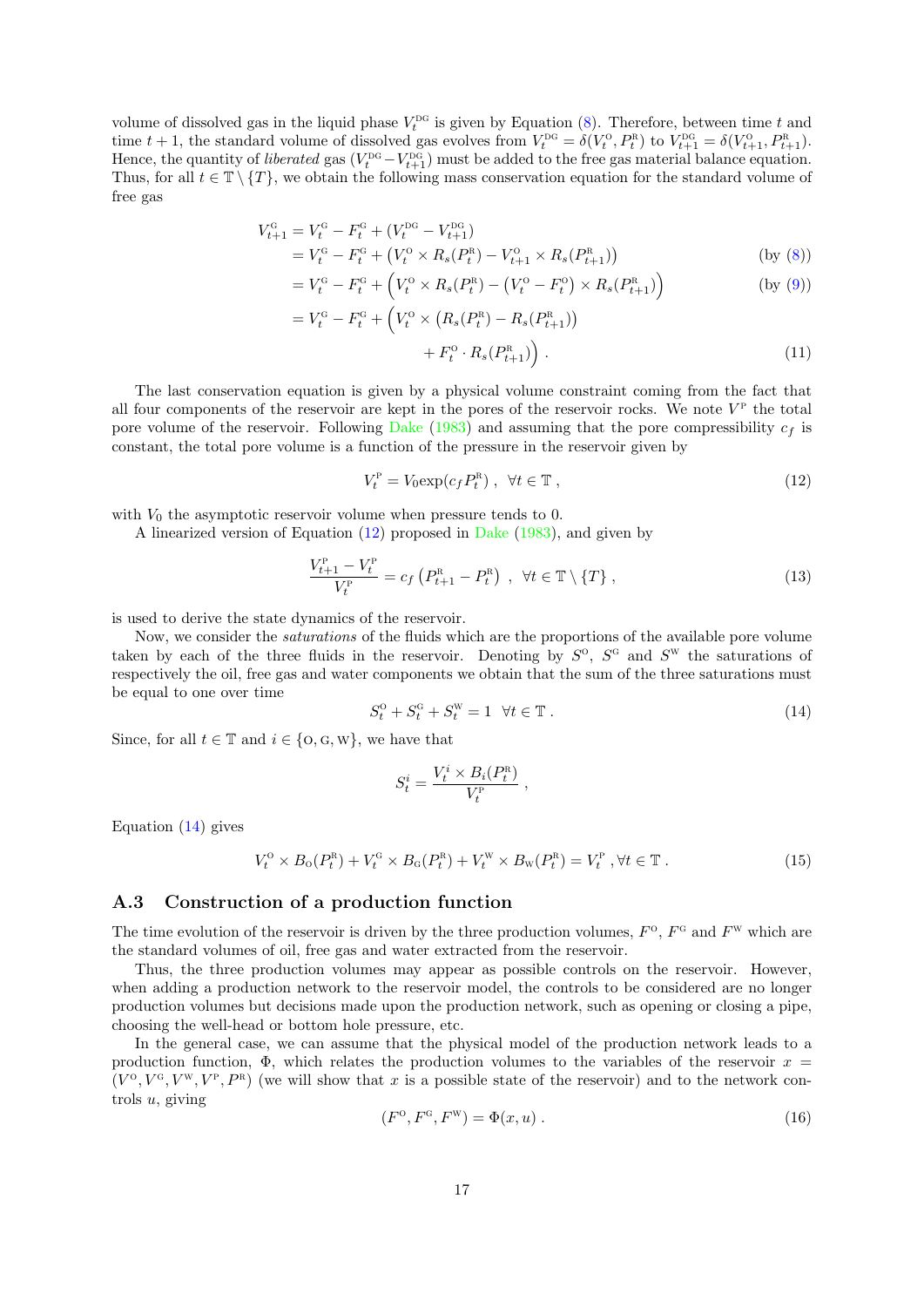When considering only one well, a common assumption is that the production volumes are given by the Inflow Performance Relationship IPR, which is a function of the reservoir pressure  $P^{\text{R}}$ , the bottomhole pressure P, the saturation of water  $S^w$  and the saturation of gas  $S^c$ . More precisely, we obtain, for a one well model, that

$$
F_t^i = \Phi^i(x, u) = \frac{\text{IPR}^i(P_t^{\text{R}} - P_t, S_t^{\text{W}}, S_t^{\text{G}})}{B_i(P_t^{\text{R}})}, \ \ \forall i \in \{\text{O}, \text{G}, \text{W}\}.
$$

In the general case, we then need to take into account pressure drop due to the flow in the well itself through the use of a Vertical Lift Performance relationship.

In the two cases presented in Section [4,](#page-4-1) we can further detail the general production function  $\Phi$ 

• For the gas reservoir as exposed in  $\S4.1$ , we assume that the well only produces gas and we hence obtain the following simplified formulation

<span id="page-17-0"></span>
$$
F_t^{\rm G} = \Phi^{\rm G}(x, u) = \frac{\text{IPR}^{\rm G}(P_t^{\rm R} - P_t)}{B_{\rm G}(P_t^{\rm R})} \,. \tag{17}
$$

Indeed, when we only produce gas, there is no need to consider the different saturations. Those saturations are necessary to find the proportion of oil, water and gas produced when applying a difference of pressure  $P^{\overline{R}} - P$ . Having only gas implies that the saturations have no impact on the production.

• When considering that the reservoir does not contain any free gas (i.e.  $V^G = 0$  and  $S^G = 0$ ), we obtain the following simplification for the production of oil and water. We assume that the total production  $F_t$  follows a simplified Darcy's law

<span id="page-17-2"></span>
$$
F_t = \alpha (P_t^{\text{R}} - P_t) , \quad \forall t \in \mathbb{T} , \tag{18}
$$

where  $F_t$  is given by

$$
F_t = F_t^{\rm o} \times B_{\rm o}(P_t^{\rm R}) + \underbrace{F_t^{\rm G} \times B_{\rm o}(P_t^{\rm R})}_{=0} + F_t^{\rm W} \times B_{\rm w}(P_t^{\rm R}) \,, \tag{19}
$$

with  $\alpha$  the productivity index of the well,  $P_t$  the bottom-hole pressure of the well and  $F_t$  the total production which consists of a mix of oil and water as we have assumed that we have no free gas. For the oil reservoir with water injection case presented in §[4.2,](#page-12-0) the last assumption we make is that the amount of produced water is given by

<span id="page-17-1"></span>
$$
F_t^{\mathbf{W}} \times B_{\mathbf{W}}(P_t^{\mathbf{R}}) = \alpha (P_t^{\mathbf{R}} - P_t) \mathbf{W} \mathbf{C} \mathbf{T} (S_t^{\mathbf{W}}) \,, \tag{20}
$$

.

where WcT is the water-cut function and, as already seen, where the water saturation is

$$
S_t^{\rm w}=\frac{V_t^{\rm w}B_{\rm w}(P_t^{\rm R})}{V_t^{\rm P}}
$$

As we do not use more complex networks, we will not look any deeper into the network controls and their relationship with the general production  $\Phi$  since those are beyond the scope of this paper.

#### A.4 Reservoir dynamics

We can now write the reservoir time evolution as a controlled dynamical system. The state of the controlled dynamical system is  $x = (V^{\circ}, V^{\circ}, V^{\rm w}, V^{\rm p}, P^{\rm R})$ . We also express the production volumes thanks to the general production function,  $\Phi$ , defined in Equation [\(16\)](#page-16-2).

Now, we show that using Equations  $(9)$ ,  $(10)$ ,  $(11)$ ,  $(13)$ ,  $(15)$  and  $(16)$  we can build a mapping f such that  $x_{t+1} = f(x_t, u_t)$  for all  $t \in \mathbb{T}$ . We proceed as follows: we consider the conservation Equation [\(15\)](#page-16-5)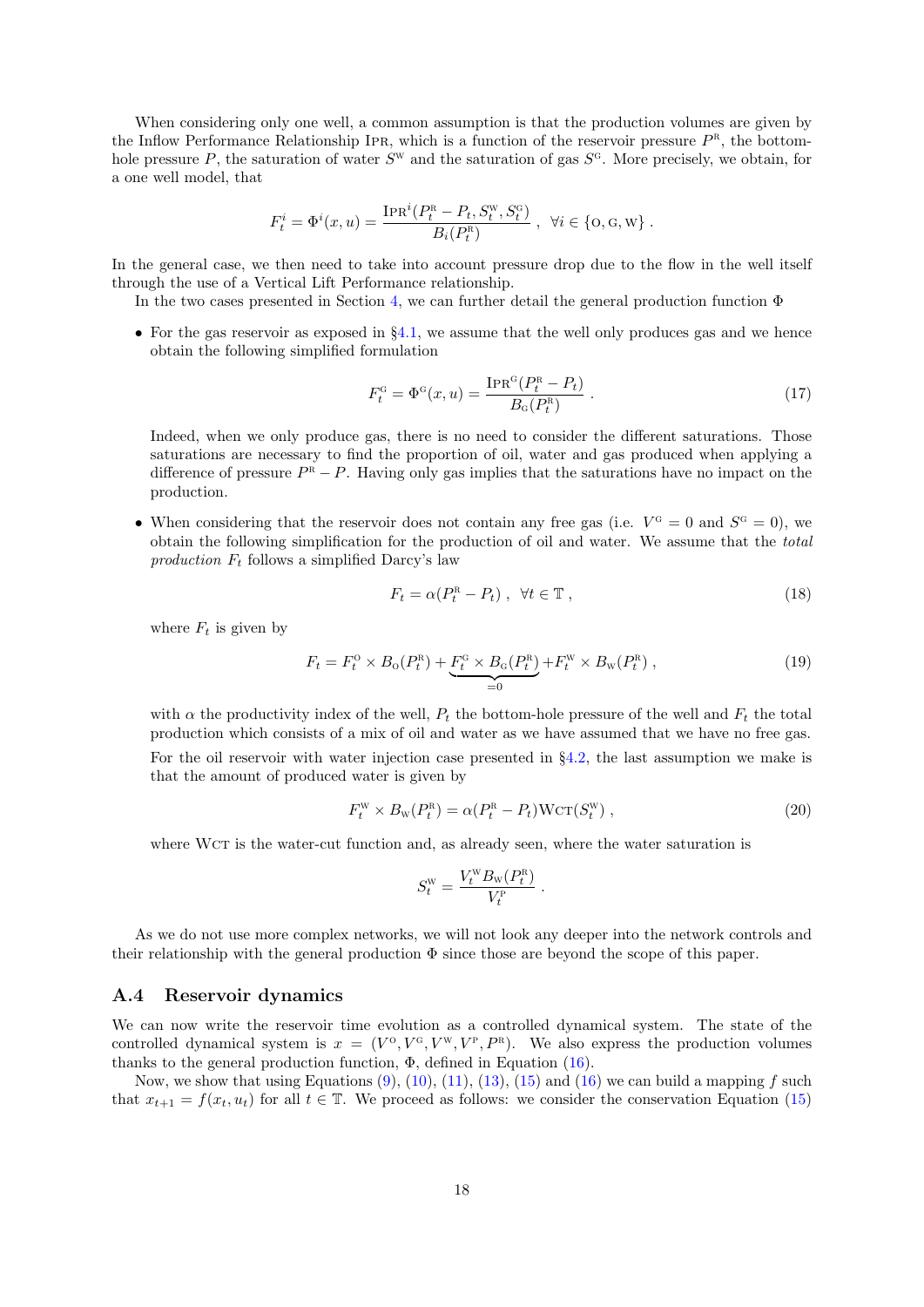at time  $t + 1$ , and use Equations [\(9\)](#page-15-2), [\(10\)](#page-15-3), [\(11\)](#page-16-3) and [\(13\)](#page-16-4) to obtain the equation

<span id="page-18-1"></span>
$$
(V_t^0 - F_t^0) \times B_0(P_{t+1}^R) + (V_t^W - F_t^W) \times B_W(P_{t+1}^R)
$$
  
+ 
$$
\left[V_t^G - F_t^G + V_t^O \times (R_s(P_t^R) - R_s(P_{t+1}^R))
$$
  
+ 
$$
F_t^O \times R_s(P_{t+1}^R) \right] \times B_G(P_{t+1}^R)
$$
  
= 
$$
V_t^P (1 + c_f(P_{t+1}^R - P_t^R)) , \quad (21)
$$

which depends on the state and production volumes at time t and of the pressure of the reservoir at time  $t + 1$ . As recalled in §[A.1,](#page-14-2) it is established in [\(Danesh,](#page-23-3) [1998,](#page-23-3) chap 2) that the left-hand side of Equation [\(21\)](#page-18-1) is a decreasing function of the reservoir pressure  $P_{t+1}^{\text{R}}$ . More precisely, the expansion of the oil when gas dissolves into it due to an increase in pressure  $\Delta P$  is less than the aggregated volume decrease of the free gas and the other fluids due to that same  $\Delta P$ . To the contrary, the right-hand side of Equation [\(21\)](#page-18-1) is increasing with the reservoir pressure. Hence, Equation (21) gives a function  $\Xi : \mathbb{X} \times \mathbb{U} \to \mathbb{R}$  such that  $\forall t \in \mathbb{T}, P_{t+1}^{\mathbb{R}} = \Xi(x_t, u_t)$ .

Moreover, note that when the PVT functions  $(B_0, B_{\rm G}, B_{\rm W})$  and  $R_s$ ) are piecewise linear functions, the function  $\Xi$  can be computed efficiently. We only need to look at the breaking points of the piecewise linear functions to know on which segment we can invert Equation  $(21)$ , thus getting the reservoir pressure  $P^{\text{R}}$ .

Combining Equations [\(9\)](#page-15-2), [\(10\)](#page-15-3), [\(11\)](#page-16-3), [\(13\)](#page-16-4) and using function  $\Xi$ , we finally obtain the expression of function  $f$  given in Equation  $(3)$ .

### <span id="page-18-0"></span>B Material on state reduction

In this section, we detail how the general dynamics can be simplified when considering some specific cases.

### B.1 Gas reservoir state reduction

We consider a gas reservoir with no gas injection and where there is no water production or extraction, as used in §[4.1,](#page-4-2) and we prove that the time evolution of the gas reservoir can be described by a reduced state composed of the standard volume of gas  $x_t = V_t^G$ .

By assumption, the reservoir contains only gas and a constant volume of water. Thus, the standard volume of water satisfies  $V_t^{\text{w}} = V_0^{\text{w}}$  for all  $t \in \mathbb{T}$  and the standard volume of oil satisfies  $V_t^{\text{o}} = 0$  for all  $t \in \mathbb{T}$ . Hence, the state dimension can be reduced from dimension 5 to dimension 3.

Now, we show that the state dimension can be reduced to dimension 1. First, we use Equation [\(12\)](#page-16-0) in place of the linearized version [\(13\)](#page-16-4) to obtain that  $V_t^{\text{P}} = V_0 \exp(c_f P_t^{\text{R}})$  for all  $t \in \mathbb{T}$ . Second, we consider Equation [\(15\)](#page-16-5) at time t together with  $V_t^0 = 0$  and  $V_t^{\text{w}} = V_0^{\text{w}}$  and  $V_t^{\text{g}} = V_t^{\text{g}} - F_t^{\text{g}}$  to obtain

<span id="page-18-2"></span>
$$
V_t^{\scriptscriptstyle\rm G} \times B_{\scriptscriptstyle\rm G}(P_t^{\scriptscriptstyle\rm R}) + V_0^{\scriptscriptstyle\rm W} \times B_{\scriptscriptstyle\rm W}(P_t^{\scriptscriptstyle\rm R}) = V_0 \exp(c_f P_t^{\scriptscriptstyle\rm R}) \,, \forall t \in \mathbb{T} \,. \tag{22}
$$

The left-hand side of Equation [\(22\)](#page-18-2) is a decreasing continuous function of the pressure (the volume of gas and the production being known) which we assume to be piecewise linear (we assume that the PVT functions are piecewise linear), whereas the right-hand side is an increasing and continuous function of the pressure. This implies that there can be at most one reservoir pressure which satisfies Equation [\(22\)](#page-18-2). Moreover, since the left-hand side is piecewise linear, we can compute the reservoir pressure thanks to the W Lambert function (the inverse relation of  $f(w) = w e^w$ ), and since pressure is positive, we use the  $W_0$  branch of the Lambert function. Finally, we obtain a mapping  $\Psi$  such that the pressure

<span id="page-18-3"></span>
$$
P_t^{\rm R} = \Psi(V_t^{\rm G}) \ , \ \forall t \in \mathbb{T} \ , \tag{23}
$$

is the solution of Equation [\(22\)](#page-18-2).

As the pressure,  $P_t^{\rm R}$ , is given as a function of  $V_t^{\rm G}$  and the pore volume,  $V_t^{\rm P}$ , is given as a function of the pressure,  $P_t^{\rm R}$ , we obtain a reduced state of dimension 1 given by the standard volume of gas  $V_t^{\rm G}$ .

The only thing missing in order to get formulation [\(4\)](#page-5-3) is to explicit the production function. The production of gas is given by Equation [\(17\)](#page-17-0). As the reservoir pressure is given by the mapping  $\Psi$ , the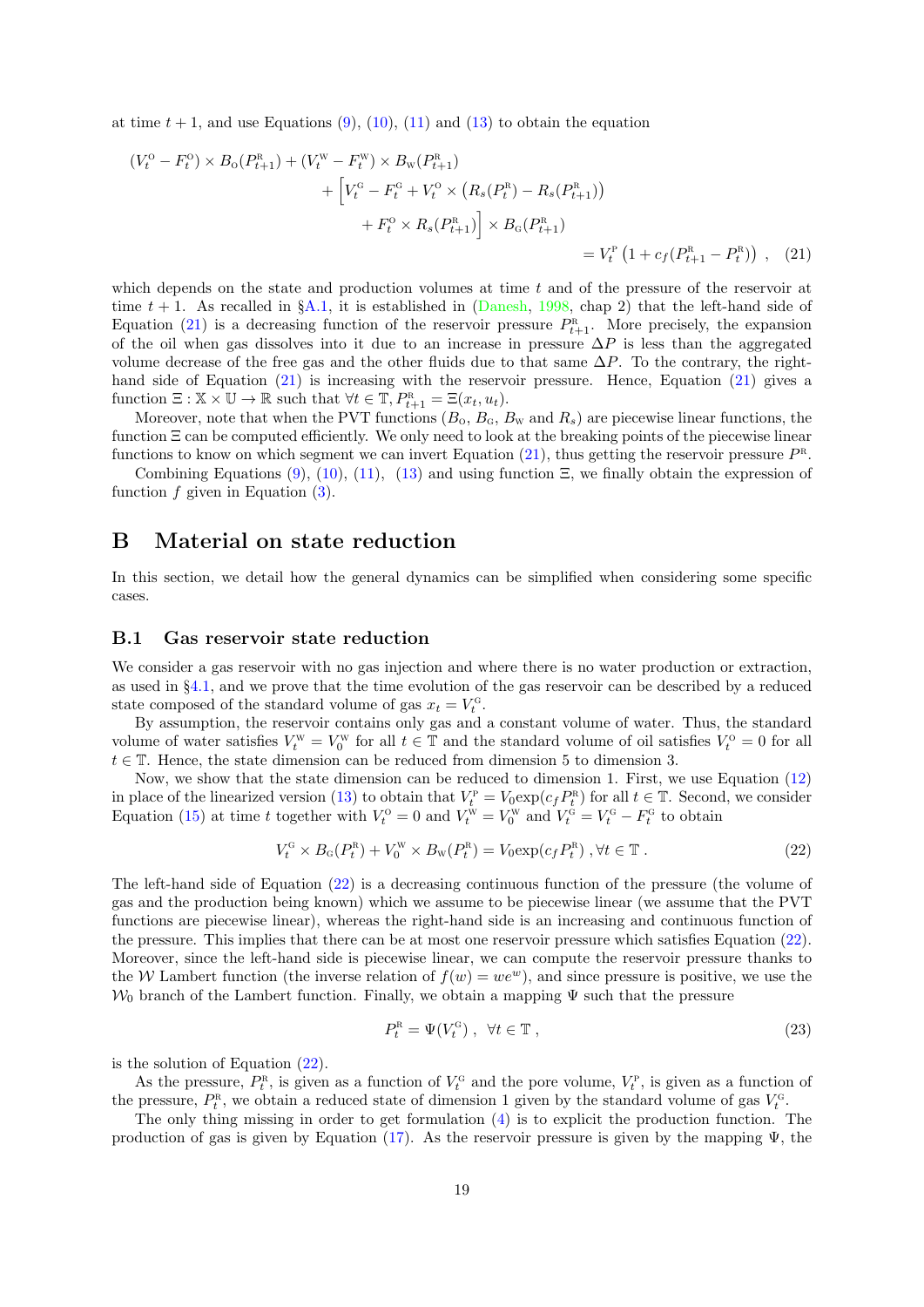production of gas when considering a one tank reservoir is given by

$$
F^{\text{G}} = \frac{\text{IPR}^{\text{G}}(\Psi(V^{\text{G}}) - P)}{B_{\text{G}}(\Psi(V^{\text{G}}))}.
$$

In the numerics, it is assumed that  $IPR<sup>G</sup>$ , the inflow performance relationship of the well, is a piecewise linear function.

We consider two different models in §[4.1:](#page-4-2) a one tank reservoir and a two tanks reservoir, as illustrated by Figure [2.](#page-5-0) In both cases, we have only one well and as the optimization is done at the bottom of the well, the unique control is given by  $u_t = P_t$ . The state in the one tank case is  $x_t = V_t^G$ , while it is  $x_t = ((V_t^G)^{(1)}, (V_t^G)^{(2)})$  for the two tanks case.

We denote by  $\Psi_{1T}$  the mapping which return the reservoir pressure of the one tank case given a volume of gas in the reservoir (as defined in Equation [\(23\)](#page-18-3)), and  $\Psi_{2T}$  the mapping for the producing tank pressure in the two tanks case.

The general production function  $\Phi_{1T}$  of the one tank case is hence given by

$$
\Phi_{1\mathbf{T}}^{\mathbf{G}}(x_t, u_t) = \frac{\text{IPR}^{\mathbf{G}}\left(\Psi_{1\mathbf{T}}(x_t) - u_t\right)}{B_{\mathbf{G}}(\Psi_{1\mathbf{T}}(x_t))} = F_t^{\mathbf{G}}.
$$
\n(24)

For the two tanks case, we consider that the well only produce gas from the first tank. The general production function  $\Phi_{2T}$  of the two tanks case is thus given by

$$
\Phi_{2\mathbf{T}}^{\mathbf{G}}(x_t, u_t) = \frac{\text{IPR}^{\mathbf{G}}\left(\Psi_{2\mathbf{T}}^{(1)}(x_t) - u_t\right)}{B_{\mathbf{G}}(\Psi_{2\mathbf{T}}^{(1)}(x_t))} = F_t^{\mathbf{G}}.
$$
\n(25)

In the Formulation [\(4\)](#page-5-3) (for the one tank case), we split  $\Phi_{1T}^{\text{G}}$  in Constraints [\(4c\)](#page-5-1) and [\(4d\)](#page-5-4) to explicit the reservoir pressure and to mirror Equation [\(17\)](#page-17-0).

Moreover, since we have only one well and since the Ipr function is strictly monotonous, the production function of the well of Equation [\(4d\)](#page-5-4) is injective. In the models considered here (one tank or two tanks), we can thus pass from the controls to the production and from the production to the controls without any ambiguity at a given state: the function  $\Phi^{\mathcal{G}}(x, \cdot)$  is a bijection, hence we find the (unique) bottom-hole pressure associated with a given production  $F^G$  when in state x. Finally, we obtain the admissibility set of the gas reservoir case. As the gas production  $F_t^G$  must be non-negative, we obtain that the control must satisfy  $P_t \in [0, P_t^R]$  for all time  $t \in \mathbb{T}$ , which gives

<span id="page-19-0"></span>
$$
\mathcal{U}^{ad}(x_t) = [0, P_t^{\text{R}}] = [0, \Psi_{1\mathbf{T}}(x_t)] \tag{26}
$$

#### B.2 Oil reservoir with water injection state reduction

Now, we consider an oil reservoir where water injection is used to keep the reservoir pressure constant as in §[4.2.](#page-12-0) To eliminate the possibility of having free-gas in the reservoir, we assume that the initial pressure in the reservoir is above the bubble-point. Indeed, as we are going to keep the pressure constant, the pressure will always remain above the bubble-point.

We assume that the *produced water*<sup>[2](#page-19-1)</sup> is given by Equation  $(20)$ .

We now prove that the standard volume of water  $V_t^{\text{w}}$  may be used as a state for describing the reservoir dynamics. To start with, we have that  $V_t^{\text{G}} = 0$ ,  $F_t^{\text{G}} = 0$  and  $P_t^{\text{R}} = P_0^{\text{R}}$  for all  $t \in \mathbb{T}$ . Moreover, using Equation [\(12\)](#page-16-0) in place of the linearized version [\(13\)](#page-16-4) we obtain that the pore volume is constant over time and given by  $V_t^{\text{P}} = V_0 \exp(c_f P_0^{\text{R}})$ . Hence, the state dimension can be reduced from dimension 5 to dimension 2 as  $V_t^{\scriptscriptstyle\text{G}}, P_t^{\scriptscriptstyle\text{R}}$  and  $V_t^{\scriptscriptstyle\text{P}}$  are known over time.

Now, using Equation [\(15\)](#page-16-5) combined with the fact that  $V_t^{\text{G}} = 0$  we obtain that

<span id="page-19-2"></span>
$$
V_t^{\text{o}} \times B_0(P_0^{\text{R}}) + V_t^{\text{W}} \times B_{\text{W}}(P_0^{\text{R}}) = V_0^{\text{P}} \text{ , } \forall t \in \mathbb{T} \text{ .}
$$
 (27)

.

Thus, the standard volume of oil in the reservoir is obtained as a function of the standard volume of water as follows p w r

$$
V_t^{\text{o}} = \frac{V_0^{\text{p}} - V_t^{\text{w}} \times B_{\text{w}}(P_0^{\text{R}})}{B_{\text{o}}(P_0^{\text{R}})}
$$

<span id="page-19-1"></span><sup>&</sup>lt;sup>2</sup>Here, the produced water  $F^{\text{w}}$  is the water that is produced from the well. It should not be confused with the net produced water, which is the difference  $F^w - F^{wi}$  between the water produced and the water injected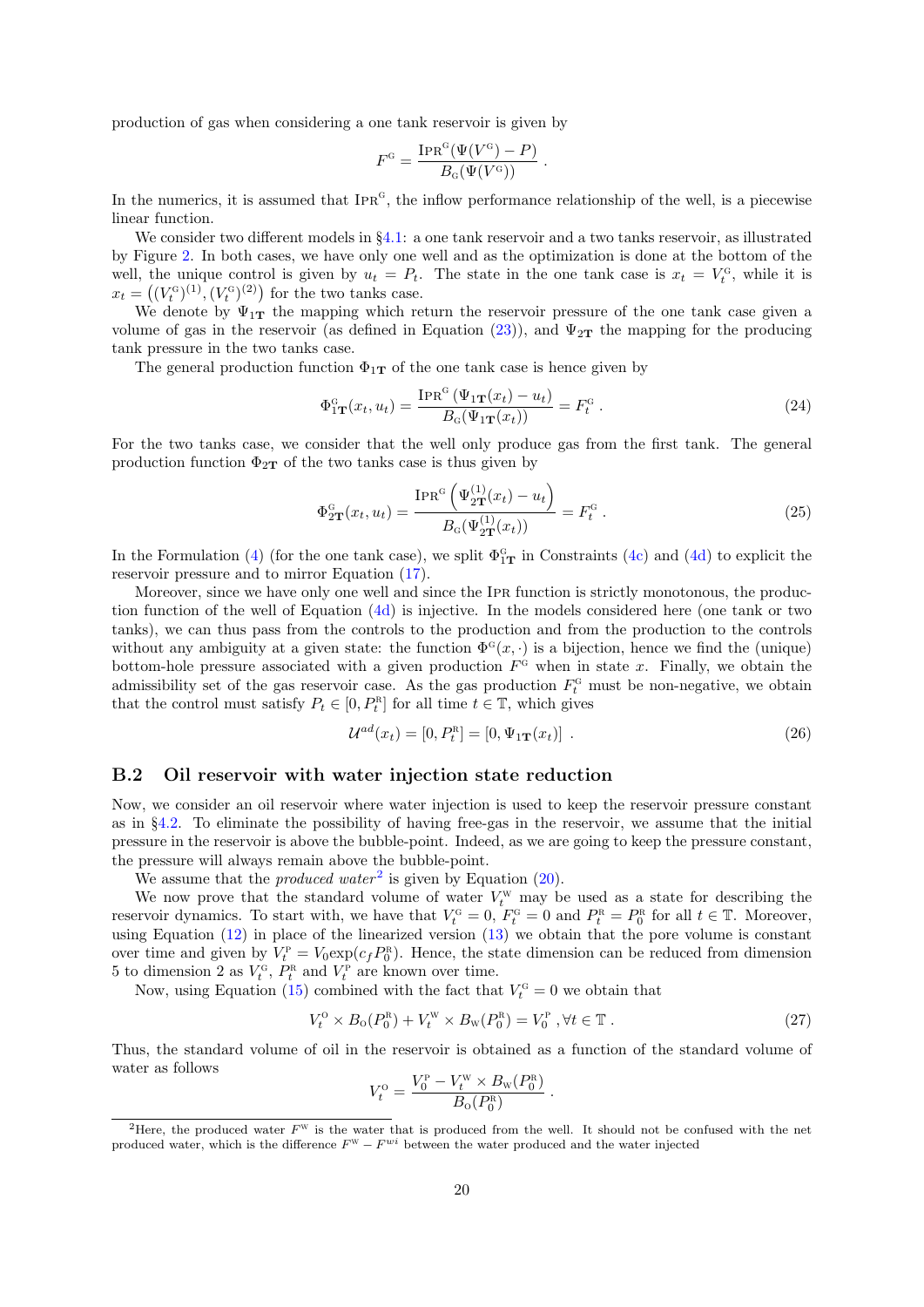Moreover, using Equation [\(18\)](#page-17-2) and Equation [\(20\)](#page-17-1), for all time  $t \in \mathbb{T}$  we have that

<span id="page-20-2"></span>
$$
F_t^{\mathbf{W}} = \Phi^{\mathbf{W}}(V_t^{\mathbf{W}}, P_t) \tag{28a}
$$

with 
$$
\Phi^{\rm w}(V^{\rm w}, P) = \frac{\alpha (P_0^{\rm R} - P) \text{Wcr}\left(\frac{V^{\rm w}}{V_0^{\rm P}} B_{\rm w}(P_0^{\rm R})\right)}{B_{\rm w}(P_0^{\rm R})}
$$
, (28b)

and

$$
F_t^{\text{o}} = \Phi^{\text{o}}(V_t^{\text{w}}, P_t) \tag{29a}
$$

with 
$$
\Phi^0(V^w, P) = \frac{\alpha (P_0^R - P) \left( 1 - WCT \left( \frac{V^w}{V_0^p} B_w(P_0^R) \right) \right)}{B_0(P_0^R)}
$$
. (29b)

Now, we turn to the time evolution of the standard volume of water. Equation [\(10\)](#page-15-3) must be changed as we need to introduce the injected water  $F_t^{wi}$  at time t to obtain

<span id="page-20-3"></span><span id="page-20-1"></span>
$$
V_{t+1}^{\mathbf{W}} = V_t^{\mathbf{W}} - F_t^{\mathbf{W}} + F_t^{wi} \ , \ \ \forall t \in \mathbb{T} \ . \tag{30}
$$

It remains to show that the water injection can be deduced from the previous equations. Using Equa-tion [\(15\)](#page-16-5) at time  $t + 1$  combined with Equation [\(30\)](#page-20-1) and Equation [\(9\)](#page-15-2) gives

$$
(V_t^{\rm w} - F_t^{\rm w} + F_t^{\rm w} i) \times B_{\rm w} (P_0^{\rm R}) + (V_t^{\rm o} - F_t^{\rm o}) \times B_{\rm o} (P_0^{\rm R}) = V_0^{\rm P} , \qquad (31)
$$

which, using Equation  $(27)$ ,  $(28b)$  and  $(29b)$ , gives

$$
F_t^{wi} = F_t^{w} + F_t^{o} \times \frac{B_o(P_0^{\rm R})}{B_{\rm W}(P_0^{\rm R})} = \frac{\alpha (P_0^{\rm R} - P_t)}{B_{\rm W}(P_0^{\rm R})}.
$$

We conclude that we obtain a state dynamics with a one dimensional state  $x_t = V_t^{\text{w}}$ , a one dimensional control  $u_t = P_t$ , and state dynamics given by

$$
V_{t+1}^{\rm w} = V_t^{\rm w} - \frac{\alpha (P_0^{\rm R} - P_t) \Big( \text{Wcr} \big( V_t^{\rm w} B_{\rm w} (P_0^{\rm R}) / V_0^{\rm P} \big) - 1 \Big)}{B_{\rm w} (P_0^{\rm R})} \,. \tag{32}
$$

# <span id="page-20-0"></span>C Details on the impact of the states and controls discretizations

One tank gas reservoir. In the application of  $\S 4.1.1$ , we tried different discretization values for the state and control spaces. Results get better each time we increase the number of states or controls used in the loops of Algorithm [1.](#page-3-1) The optimal values and CPU times are compiled in Table [6.](#page-21-0) Discretization of the control space has less impact than discretization of the state space (there is no significant improvement when using more than 10 possible controls). We used 50 possible controls for the rest of the states discretization analysis to ensure we do not have any issues due to the control space. Moreover, the computation time grows linearly with the number of controls, hence we only got penalized by a factor of 5 for the computation time compared to being at the most efficient level for the discretization of the controls. We can also remark that going beyond 10,000 points for the states discretization yields no discernible improvement (less than 0.2%). However, the computation time grows exponentially with the state discretization. We hence used 10,000 points for the states and 20 controls for the results presented in §[4.1.1.](#page-6-1)

Two tanks gas reservoir. We tried different discretization values for the two reservoirs problem of §[4.1.2:](#page-8-3)  $200 \times 200$  (i.e. the two reservoirs are discretized with 200 points each),  $400 \times 400$ ,  $600 \times 600$  and  $1,000 \times 1,000$ . Results are summarized in Table [7,](#page-21-1) which shows the computation time of the optimization and the optimal value obtained. As can be seen, the computation time grows exponentially with the discretization, as we need to handle more and more values when we get a finer discretization. However,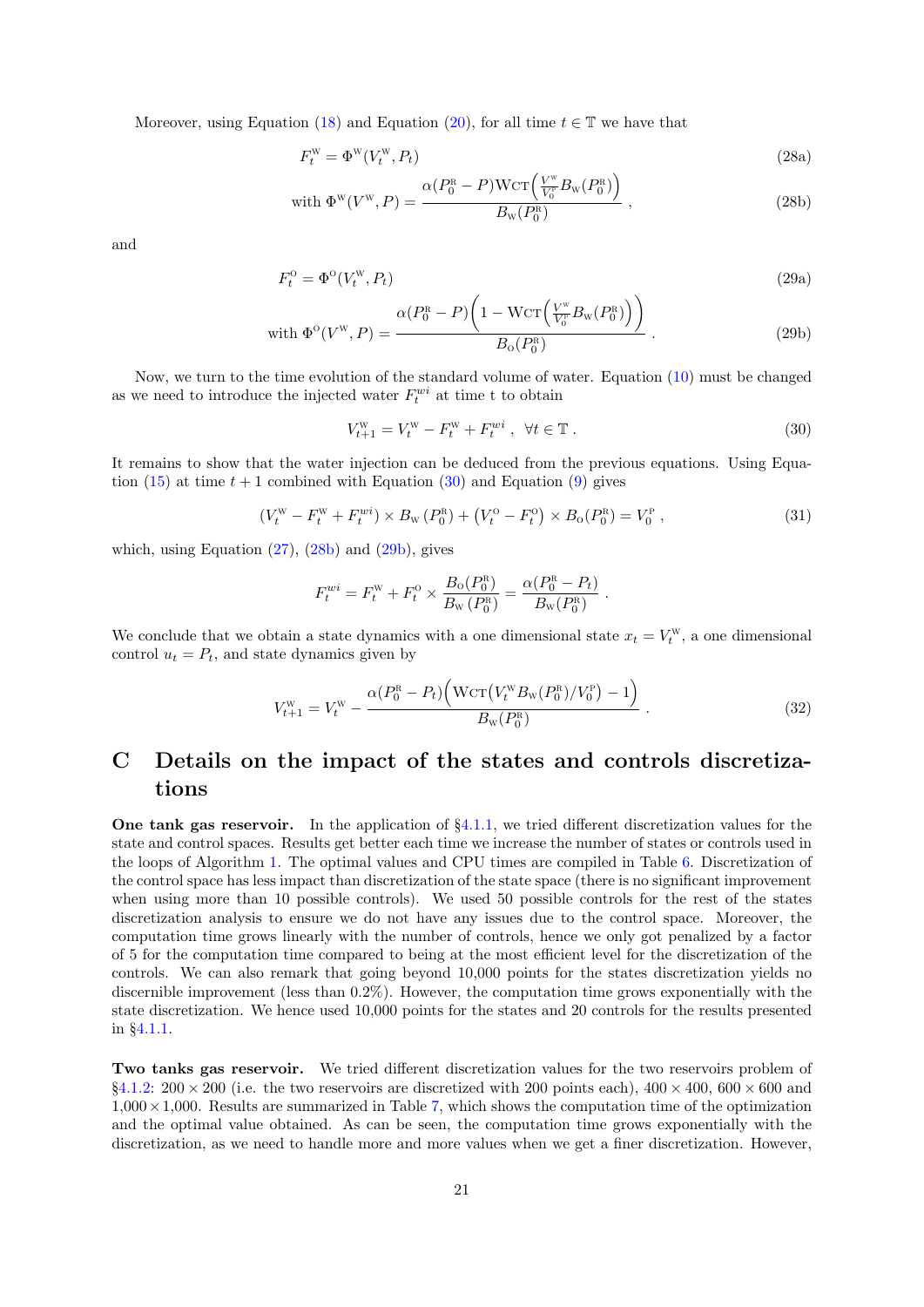| State discretization | Value $(M \in \mathcal{E})$ | CPU time<br>$\mathbf{s})$ |
|----------------------|-----------------------------|---------------------------|
| 100                  | 602                         | 1.25                      |
| 200                  | 689                         | 1.45                      |
| 500                  | 725                         | 2.50                      |
| 1,000                | 736                         | 7.50                      |
| 2,000                | 740                         | 25.20                     |
| 5,000                | 742                         | 110.00                    |
| 10,000               | 743                         | 653.00                    |
| 20,000               | 743                         | 2,288.00                  |
| 50,000               | 743                         | 8,142.00                  |

<span id="page-21-0"></span>Table 6: Summary of the impact of the discretization of the state space on the one tank formulation, with 50 possible controls

performance remains reasonable for the number of time steps considered. We can also remark that going past a  $200 \times 200$  discretization of the states of the reservoir does not improve the optimal value. A very small impact is observed from the discretization of the controls. Indeed, almost no improvement is obtained above 10 possible controls (we hence used 50 possible controls in Table [7](#page-21-1) to ensure the discretization of the controls will not influence the analysis of the discretization of the states). All the results of  $\S4.1.2$  $\S4.1.2$  were therefore computed with the  $400 \times 400$  discretization for the states, and 20 for the controls.

| State discretization | CPU time (s) | Value $(M \in)$ |
|----------------------|--------------|-----------------|
| $50 \times 50$       | 5.1          | 730             |
| $100 \times 100$     | 28.3         | 735             |
| $200 \times 200$     | 115.3        | 736             |
| $400 \times 400$     | 706.0        | 736             |
| $600 \times 600$     | 3,893.0      | 736             |
| $1000 \times 1000$   | 18,089.0     | 736             |

<span id="page-21-1"></span>Table 7: Impact of the discretization of the state space on the two tanks model, with 50 possible controls

Oil reservoir with water injection. We tried different values for the discretization of the state space of the problem described in  $\S 4.2$ . However, the discretization of the controls had no impact, as the controls only took two different values: either no production, or production at the maximal rate. We therefore chose 10 possible controls to ensure we dd not missed another behavior during the analysis on the impact of the discretization of the states. Table [8](#page-21-2) compiles the time to solve and the associated results of the optimization depending on the number of points considered for the discretization of the states space. We note that there is not a lot of gain from going from 10,000 points to 100,000 points in the discretization, whereas computation time grows by more than 100 times.

| Discretization | Time steps | CPU time(s) | Value $(M\epsilon)$ |
|----------------|------------|-------------|---------------------|
| 1000           | 240        | 0.35        | 3182                |
| 10000          | 240        | 12.05       | 3358                |
| 100000         | 240        | 1575        | 3376                |

<span id="page-21-2"></span>Table 8: Summary of the dynamic programming results for the oil reservoir with water injection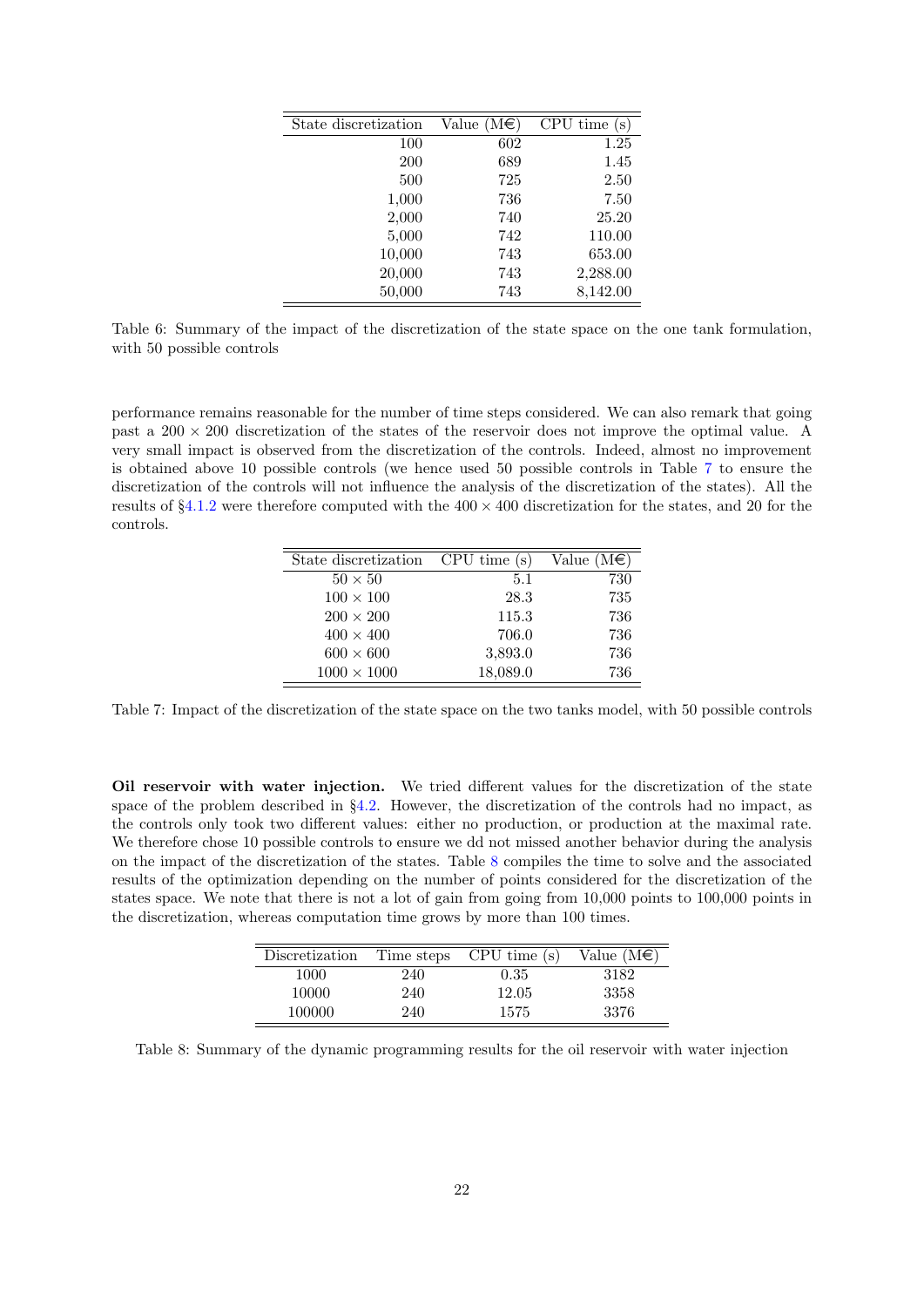## <span id="page-22-0"></span>D Additional material on the decline curves formulation

Usually, formulations using decline curves, as can be seen in the works of [Iyer et al.](#page-24-4) [\(1998\)](#page-24-4), are of the form:

$$
\max_{u} \sum_{t=0}^{T} \rho^t \mathcal{L}_t(u_t) \tag{33a}
$$

$$
s.t. \ F_t^0 \le h\left(\sum_{s=0}^{t-1} F_s^0\right) \ , \ \forall t \in \mathbb{T} \setminus \{0\} \ , \tag{33b}
$$

<span id="page-22-1"></span>
$$
u_t \in \mathcal{U}_t^{ad} \left( \sum_{s=0}^{t-1} F_s^{\mathcal{O}} \right) , \ \forall t \in \mathbb{T} . \tag{33c}
$$

Using decline curves, or oil deliverability curves, means using Equation [\(33b\)](#page-22-1) to predict the reservoir's behavior. It states that the maximal rate at time t only depends on the oil cumulated production until time t. In the general case, there is no reason to believe that there is an equivalence between a material balance model for the reservoir and a decline curve represented with function h.

However, when the state of the material balance formulation can be reduced to a one dimensional state (such as a reservoir which only contains gas), there can be an equivalence between the decline curve and the material balance formulations, as was stated in Proposition [3.](#page-8-2)

Proof of Proposition [3.](#page-8-2) Let us consider the component  $\Phi^G : \mathbb{X} \times \mathbb{U} \to \mathbb{R}$  of the production mapping  $\Phi$ such that

<span id="page-22-5"></span>
$$
F_t^{\mathcal{G}} = \Phi^{\mathcal{G}}(x_t, u_t) \tag{34}
$$

Therefore, we have

<span id="page-22-3"></span>
$$
F_t^{\mathcal{G}} \le \max_u \Phi^{\mathcal{G}}(x_t, u) \tag{35}
$$

Moreover, having a one-dimensional state greatly simplifies the dynamics, as we only need to consider one fluid. The dynamics thus simplifies to

<span id="page-22-2"></span>
$$
x_{t+1} = f(x_t, u_t) = x_t - F_t^{\rm G}.
$$
\n(36)

By propagating the simplified dynamics  $(36)$  and by re-injecting it in Equation  $(35)$ , we get:

<span id="page-22-4"></span>
$$
F_t^{\text{G}} \le \max_{u} \Phi^{\text{G}} \left( x_0 - \sum_{s=0}^{t-1} F_s^{\text{G}}, u \right) \tag{37}
$$

Hence, Equation  $(37)$  defines the function h. The equivalence exists when the state is reduced to one dimension (as similar reasoning can be applied to the other one-dimensional cases).  $\Box$ 

However, when considering more complex cases, such as a reservoir with both oil and gas, or when there is water encroachment (influx of water in the reservoir from the aquifer), we cannot have a reduction to a one-dimensional state. Decline curves, or oil deliverability curves, will not be equivalent to the material balance system, as they can only represent a one dimensional dynamical system, where the state is the cumulated production.

Even if we have a state that cannot be reduced to one dimension, we can still propagate the dynamics in Equation [\(34\)](#page-22-5):

$$
F_t^{\text{G}} = \Phi^{\text{G}}(x_t, u_t)
$$
  
=  $\Phi^{\text{G}}(f(f(...f(x_0, u_0), ...), u_{t-1}), u_t)$ .

However, there is no reason to believe that there exists a function h depending on the sum of productions in the general case, contrarily to the one-dimensional case. This is why those functions are generated with a given production planning, i.e. a series of controls applied to the reservoir. Given a series of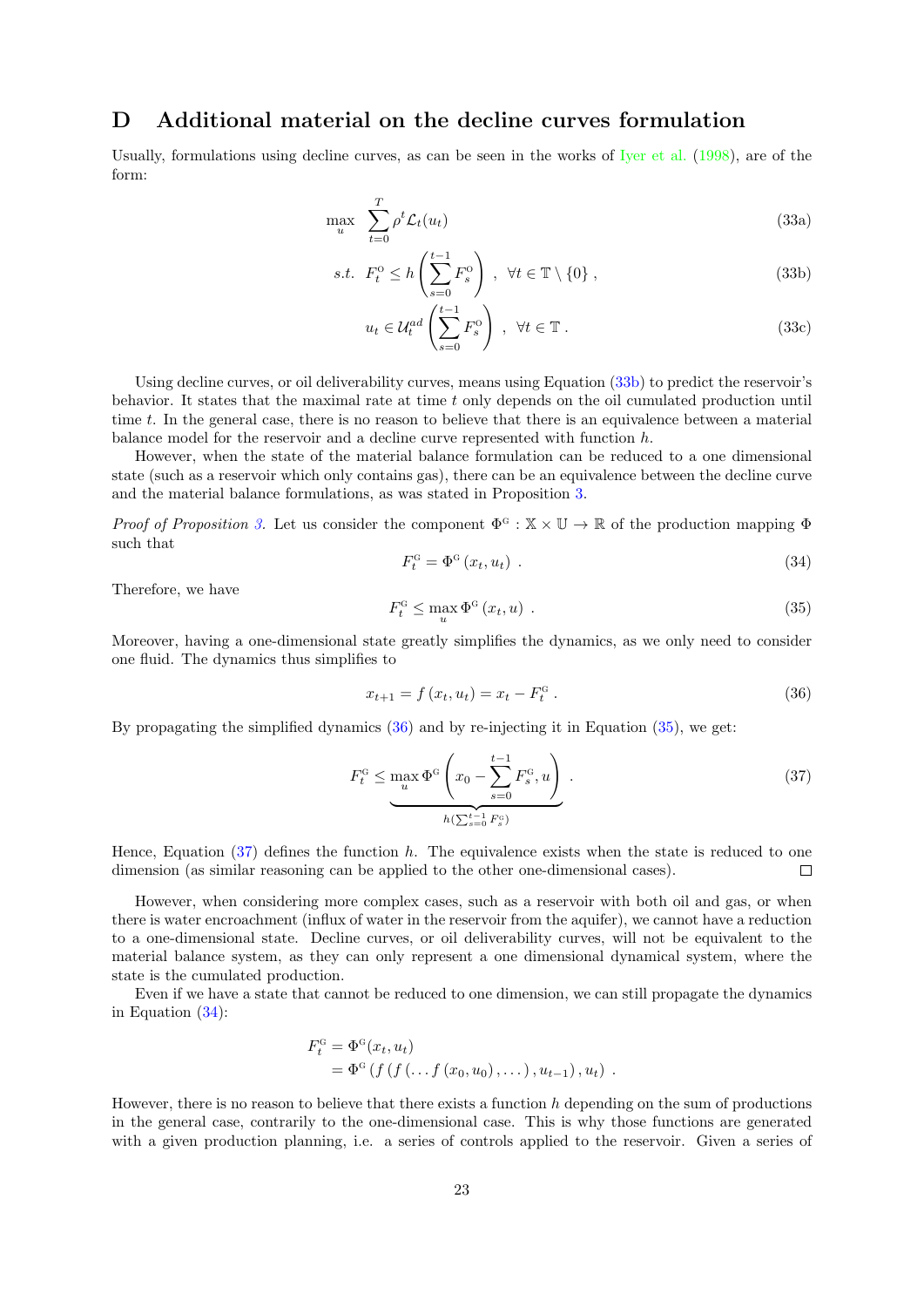Algorithm 2: Finding the points of the piecewise linear function  $\tilde{h}_{\tilde{\mathbf{U}}}$ 

control\_to\_apply =  $\tilde{\mathbf{U}}$ ; current\_state =  $x_0$ ; cumulated production  $= 0;$  $\max_{u} \text{production} = \max_{u} \Phi^{\text{G}}(\text{current\_state}, u);$  $list_of\_points = {(cumulated\_production, max\_production)};$ for  $t$  from  $1$  to  $T$  do  $\tilde{u} = \text{control_to}$ . production =  $\Phi^{\text{G}}$ (current\_state,  $\tilde{u}$ );  $cumulated\_production = cumulated\_production + production;$ current state = f(current state,  $\tilde{u}$ );  $\max_{u} \text{production} = \max_{u} \Phi^{\text{G}}(\text{ current\_state}, u);$ push(list of points, (cumulated production, max production)); end return list\_of\_points

<span id="page-23-4"></span>admissible controls  $\mathbf{U} = {\mathbf{\tilde{u}}_0 \dots \tilde{u}_T}$ , one can create an oil-deliverability curve, that takes as argument the total cumulated production and returns the maximal possible production. It however depends on the underlying production planning  $\tilde{U}$ . We can create such function  $\tilde{h}_{\tilde{U}}$  through the Algorithm [2.](#page-23-4)

Once we have a list of points of  $\tilde{h}_{\tilde{U}}$ , we consider a linear interpolation between those points as the decline curve we use in the optimization problem  $(5)$ .

In papers such as [Iyer et al.](#page-24-4) [\(1998\)](#page-24-4); [Marmier et al.](#page-24-6) [\(2019\)](#page-24-6), the authors use decline curves, i.e. oildeliverability curves with natural depletion at the maximal rate. This means that there is no injection, and the production planning consists of maximal production rates. We can generate those decline curves with a tweaked version of the previous procedure (see Algorithm [3\)](#page-23-5).

| <b>Algorithm 3:</b> Finding the points of the piecewise linear function $h$ |
|-----------------------------------------------------------------------------|
| current_state = $x_0$ ;                                                     |
| cumulated_production $= 0$ ;                                                |
| $\max_{u}$ -production = $\max_{u} \Phi^{\text{G}}$ (current_state, u);     |
| $list_of_points = \{(cumulated\_production, max\_production)\};$            |
| for $t$ from 1 to T do                                                      |
| $\tilde{u} = \arg \max_{u} \Phi^{\text{G}}($ current_state, u);             |
| production = $\Phi^{\text{G}}$ (current_state, $\tilde{u}$ );               |
| cumulated_production = cumulated_production + production;                   |
| current_state = f(current_state, $\tilde{u}$ );                             |
| $\max_{u}$ production = $\max_{u} \Phi^{\text{G}}$ (current state, u);      |
| push(list_of_points, (cumulated_production, max_production));               |
| end                                                                         |
| return <i>list_of_points</i>                                                |

### <span id="page-23-5"></span>References

- <span id="page-23-2"></span>D. P. Bertsekas. Dynamic programming and optimal control. Vol. 1. Athena Scientific, Belmont, Mass, 4th edition, 2016.
- <span id="page-23-0"></span>J. M. Bohannon. A Linear Programming Model for Optimum Development of Multi-Reservoir Pipeline Systems. Journal of Petroleum Technology, 22(11):1429–1436, Nov. 1970. doi: 10.2118/2626-PA.
- <span id="page-23-1"></span>L. Dake. Fundamentals of Reservoir Engineering. Elsevier Science, 1983.
- <span id="page-23-3"></span>A. Danesh. PVT and Phase Behaviour Of Petroleum Reservoir Fluids. Elsevier Science, 1998.